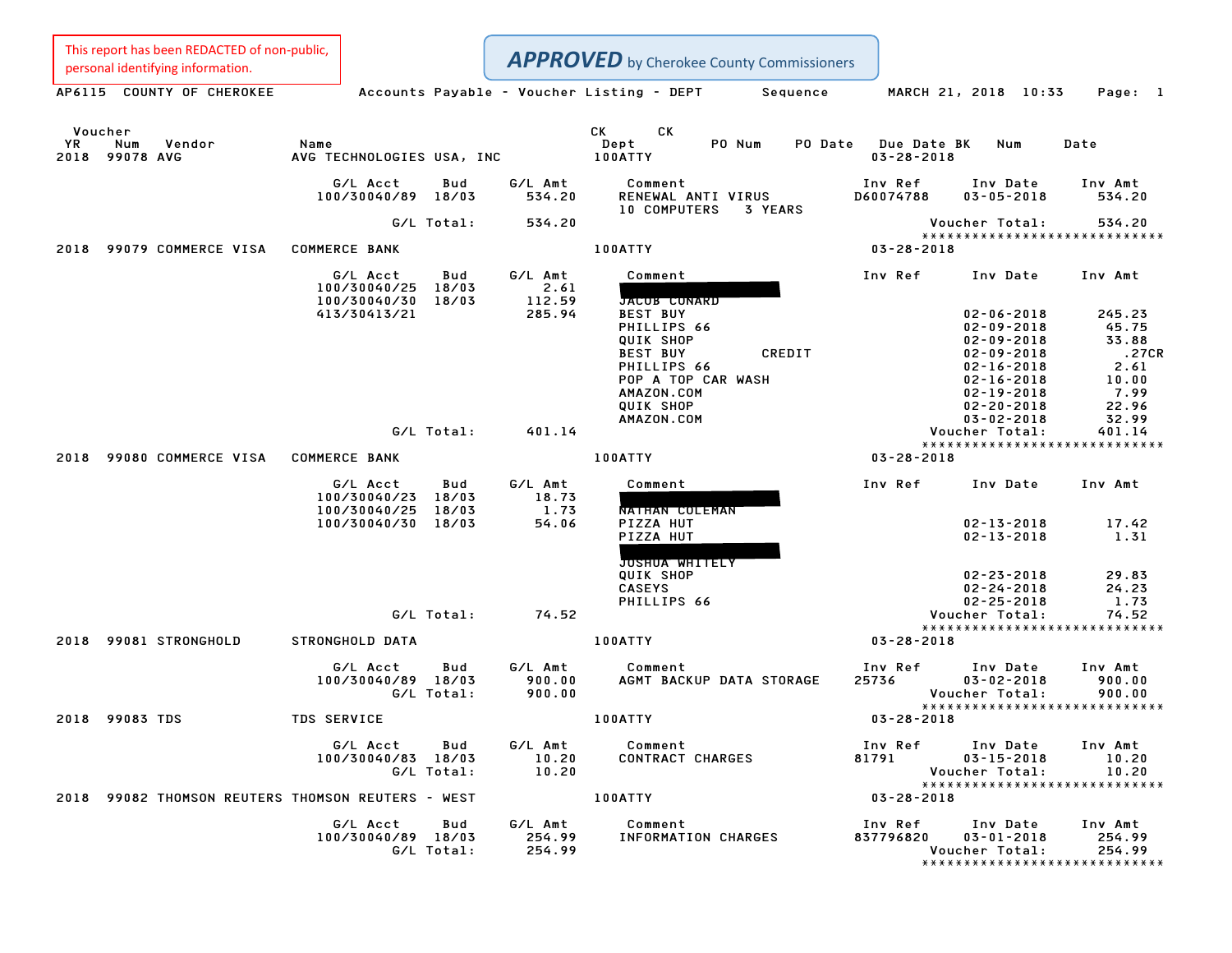|               | AP6115 COUNTY OF CHEROKEE         |                                                     |                               | Accounts Payable – Voucher Listing – DEPT         Sequence                      |                                         | MARCH 21, 2018 10:33                           | Page: 2                                                        |
|---------------|-----------------------------------|-----------------------------------------------------|-------------------------------|---------------------------------------------------------------------------------|-----------------------------------------|------------------------------------------------|----------------------------------------------------------------|
| Voucher<br>YR | Num<br>Vendor<br>2018 99084 XEROX | Name<br>XEROX CORPORATION                           |                               | Dept<br>PO Num<br><b>100ATTY</b>                                                | PO Date Due Date BK<br>$03 - 28 - 2018$ | CK<br>Num                                      | СK<br>Date                                                     |
|               |                                   | G/L Acct<br>Bud<br>100/30040/83 18/03<br>G/L Total: | G/L Amt<br>263.32<br>263.32   | Comment<br>COPIER CHARGES                                                       | Inv Ref<br>092402869                    | Inv Date<br>$03 - 01 - 2018$<br>Voucher Total: | Inv Amt<br>263.32<br>263.32<br>******************************  |
|               | 2018 99020 CORPORATE              | <b>CORPORATE BUSINESS SYSTEMS</b>                   |                               | <b>100CCLERK</b>                                                                | <b>DEPT</b><br>$03 - 28 - 2018$         | Total:                                         | 2438.37                                                        |
|               |                                   | G/L Acct<br>Bud<br>100/30020/89 18/03<br>G/L Total: | G/L Amt<br>9.80<br>9.80       | Comment<br>CONTRACT OVERAGE CHARGES                                             | Inv Ref<br>1716033                      | Inv Date<br>$02 - 28 - 2018$<br>Voucher Total: | Inv Amt<br>9.80<br>9.80<br>*****************************       |
|               |                                   |                                                     |                               |                                                                                 | DEPT                                    | Total:                                         | 9.80                                                           |
|               | 2018 98969 C&H                    | C&H HEATING & COOLING                               |                               | <b>100CHOUSE</b>                                                                | $03 - 28 - 2018$                        |                                                |                                                                |
|               |                                   | G/L Acct<br>Bud<br>100/30080/80 18/03<br>G/L Total: | G/L Amt<br>547.52<br>547.52   | Comment<br>INSTALL WATER HEATER                                                 | Inv Ref<br>7377PL                       | Inv Date<br>$03 - 08 - 2018$<br>Voucher Total: | Inv Amt<br>547.52<br>547.52<br>*****************************   |
|               |                                   | 2018 98970 CRAWFORD CLERK CRAWFORD COUNTY CLERK     |                               | <b>100CHOUSE</b>                                                                | 03-28-2018                              |                                                |                                                                |
|               |                                   | G/L Acct<br>Bud<br>100/30080/89 18/03               | G/L Amt<br>875.38             | Comment<br>DISTRICT CORONERS SALARY<br>CHEROKEE COUNTY PORTION<br>FEBRUARY 2018 | Inv Ref                                 | Inv Date<br>$03 - 01 - 2018$                   | Inv Amt<br>875.38                                              |
|               |                                   | G/L Total:                                          | 875.38                        |                                                                                 |                                         | Voucher Total:                                 | 875.38<br>*****************************                        |
|               | 2018 98971 CULLIGAN               | CULLIGAN OF JOPLIN                                  |                               | <b>100CHOUSE</b>                                                                | 03-28-2018                              |                                                |                                                                |
|               |                                   | G/L Acct<br>Bud<br>100/30080/89 18/03<br>G/L Total: | G/L Amt<br>20.80<br>20.80     | Comment<br>WATER                                                                | Inv Ref<br>116174                       | Inv Date<br>$03 - 08 - 2018$<br>Voucher Total: | Inv Amt<br>20.80<br>20.80<br>******************************    |
|               | 2018 99103 EMPIRE                 | EMPIRE DISTRICT ELECTRIC COMPANY 100CHOUSE          |                               |                                                                                 | 03-28-2018                              |                                                |                                                                |
|               |                                   | G/L Acct<br>Bud<br>100/30080/81 18/03<br>G/L Total: | G/L Amt<br>2081.87<br>2081.87 | Comment<br>ACCT 305532-35-0                                                     | Inv Ref                                 | Inv Date<br>$03 - 16 - 2018$<br>Voucher Total: | Inv Amt<br>2081.87<br>2081.87<br>***************************** |
|               | 2018 99030 FARMERS                | FARMERS COOPERATIVE ASSOCIATION 100CHOUSE           |                               |                                                                                 | $03 - 28 - 2018$                        |                                                |                                                                |
|               |                                   | G/L Acct<br>Bud<br>100/30080/29 18/03<br>G/L Total: | G/L Amt<br>74.85<br>74.85     | Comment<br>TOP SOIL                                                             | Inv Ref<br>223159                       | Inv Date<br>$03 - 14 - 2018$<br>Voucher Total: | Inv Amt<br>74.85<br>74.85<br>*****************************     |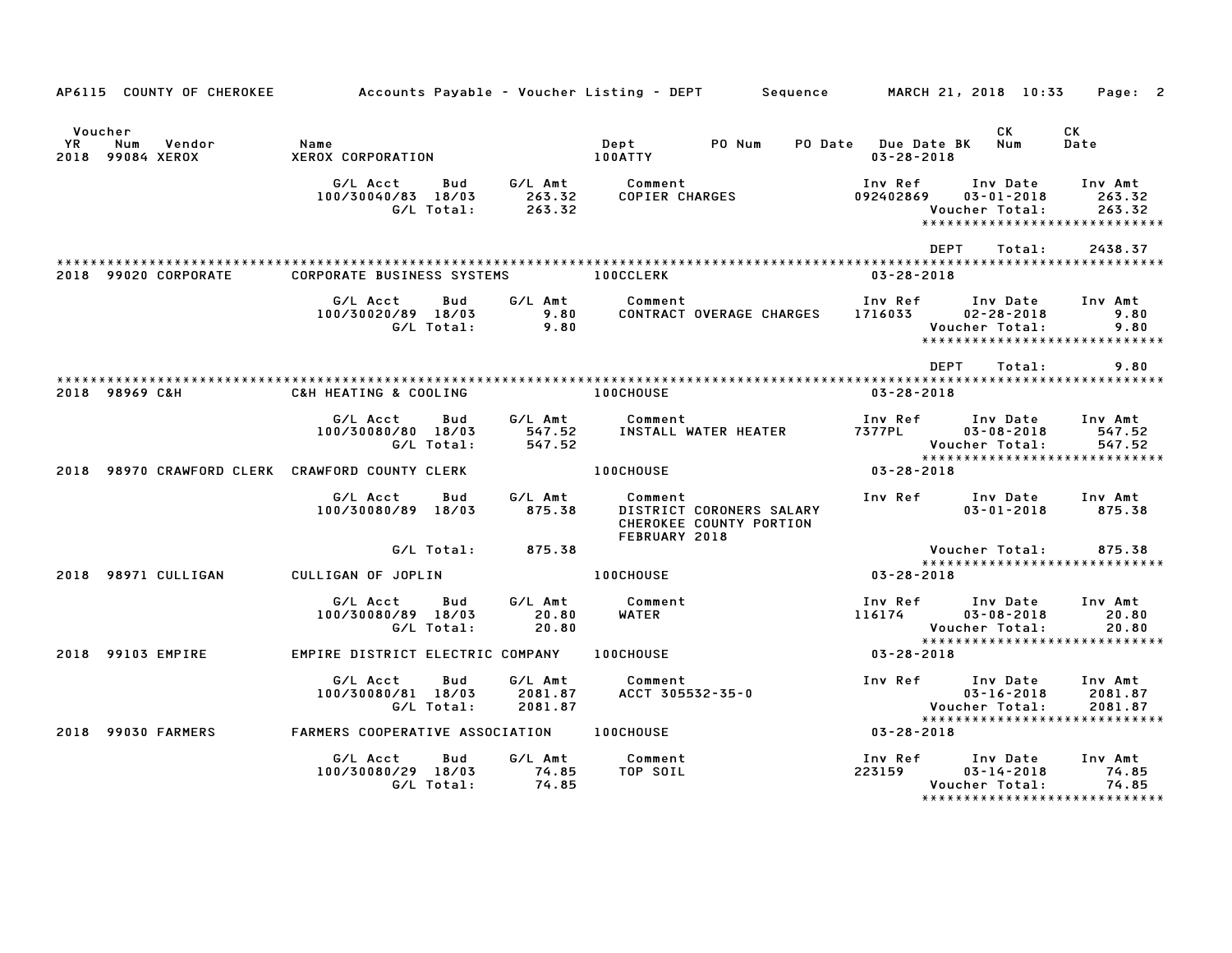|               | AP6115 COUNTY OF CHEROKEE                   |                                                        |                               | Accounts Payable – Voucher Listing – DEPT         Sequence         MARCH 21, 2018  10:33 |                                                |                                                                                  | Page: 3                       |
|---------------|---------------------------------------------|--------------------------------------------------------|-------------------------------|------------------------------------------------------------------------------------------|------------------------------------------------|----------------------------------------------------------------------------------|-------------------------------|
| Voucher<br>YR | Vendor<br>Num<br>2018 98972 FRONTIER MID    | Name<br>FRONTIER FORENSICS MIDWEST, LLC 100CHOUSE      |                               | CK CK<br>Dept<br>PO Num                                                                  | PO Date Due Date BK<br>$03 - 28 - 2018$        | Num                                                                              | Date                          |
|               |                                             | G/L Acct<br>Bud<br>100/30080/89 18/03<br>G/L Total:    | 1550.00<br>1550.00            |                                                                                          | Inv Ref Inv Date<br>416 7                      | $02 - 28 - 2018$<br>Voucher Total:<br>*****************************              | Inv Amt<br>1550.00<br>1550.00 |
|               | 2018 98974 KONE                             | KONE INC                                               |                               | 100CHOUSE                                                                                | $03 - 28 - 2018$                               |                                                                                  |                               |
|               |                                             | G/L Acct<br>Bud<br>100/30080/80 18/03<br>G/L Total:    | G/L Amt<br>1248.96<br>1248.96 | Comment<br>MAINTENANCE 3/1/18- 5/31/18 949860218                                         | Inv Ref Inv Date                               | $03 - 01 - 2018$<br>Voucher Total:<br>*****************************              | Inv Amt<br>1248.96<br>1248.96 |
|               | 2018 98973 KS GAS                           | KANSAS GAS SERVICE                                     |                               | <b>100CHOUSE</b>                                                                         | $03 - 28 - 2018$                               |                                                                                  |                               |
|               |                                             | G/L Acct<br>Bud<br>100/30080/81 18/03<br>G/L Total:    | G/L Amt<br>353.42<br>353.42   | Comment<br>ACCT 510241094 1188724 27                                                     | Inv Ref Inv Date                               |                                                                                  | Inv Amt                       |
|               | 2018 98975 MAXTON, JACK                     | JACK MAXTON                                            |                               | 100CHOUSE                                                                                | $03 - 28 - 2018$                               |                                                                                  |                               |
|               |                                             | G/L Acct<br>Bud<br>100/30080/83 18/03<br>G/L Total:    | G/L Amt<br>3000.00<br>3000.00 | Comment<br>Comment<br>TOWER RENTAL/YEAR                                                  | Inv Ref      Inv Date                          | $03 - 07 - 2018$<br>*****************************                                | Inv Amt<br>3000.00<br>3000.00 |
|               | 2018 99095 PITNEY BOWES IN PITNEY BOWES INC |                                                        |                               | <b>100CHOUSE</b>                                                                         | $03 - 28 - 2018$                               |                                                                                  |                               |
|               |                                             | G/L Acct<br>Bud<br>100/30080/21 18/03<br>G/L Total:    | G/L Amt<br>84.99<br>84.99     | Comment<br>BLACK INK CARTRIDGE                                                           | Inv Ref<br>1006753583  03-10-2018              | Inv Date<br>Voucher Total:<br>*****************************                      | Inv Amt<br>84.99<br>84.99     |
|               | 2018 99057 PITNEY GLOBAL                    | <b>PITNEY BOWES</b>                                    |                               | <b>100CHOUSE</b>                                                                         | $03 - 28 - 2018$                               |                                                                                  |                               |
|               |                                             | G/L Acct<br>Bud<br>100/30080/83 18/03<br>G/L Total:    | G/L Amt<br>1573.68<br>1573.68 | Comment<br>LEASE 1/7/18 - 4/6/18                                                         | Inv Ref      Inv Date<br>3305639701 03-08-2018 | Voucher Total:                                                                   | Inv Amt<br>1573.68<br>1573.68 |
|               |                                             | 2018 99031 PITNEY PURCHASE PITNEY BOWES PURCHASE POWER |                               | <b>100CHOUSE</b>                                                                         | 03-28-2018                                     | *****************************                                                    |                               |
|               |                                             | G/L Acct<br>Bud<br>100/30080/89 18/03                  | G/L Amt<br>5017.00            | Comment<br><b>POSTAGE</b><br>A <b>William</b>                                            |                                                | Inv Ref Inv Date<br>$03 - 09 - 2018$                                             | Inv Amt<br>5017.00            |
|               | 2018 99048 PRO SOLUTIONS                    | G/L Total:<br>PRO SOLUTIONS, LLC                       | 5017.00                       | <b>CHEROKEE COUNTY TREASURERS</b><br><b>100CHOUSE</b>                                    | 03-28-2018                                     | Voucher Total:<br>*****************************                                  | 5017.00                       |
|               |                                             | G/L Acct<br>Bud<br>100/30080/81 18/03<br>G/L Total:    | 787.69<br>787.69              | G/L Amt Comment<br><b>GAS SALES</b>                                                      | Inv Ref<br>201802198                           | Inv Date<br>$03 - 15 - 2018$<br>Voucher Total:<br>****************************** | Inv Amt<br>787.69<br>787.69   |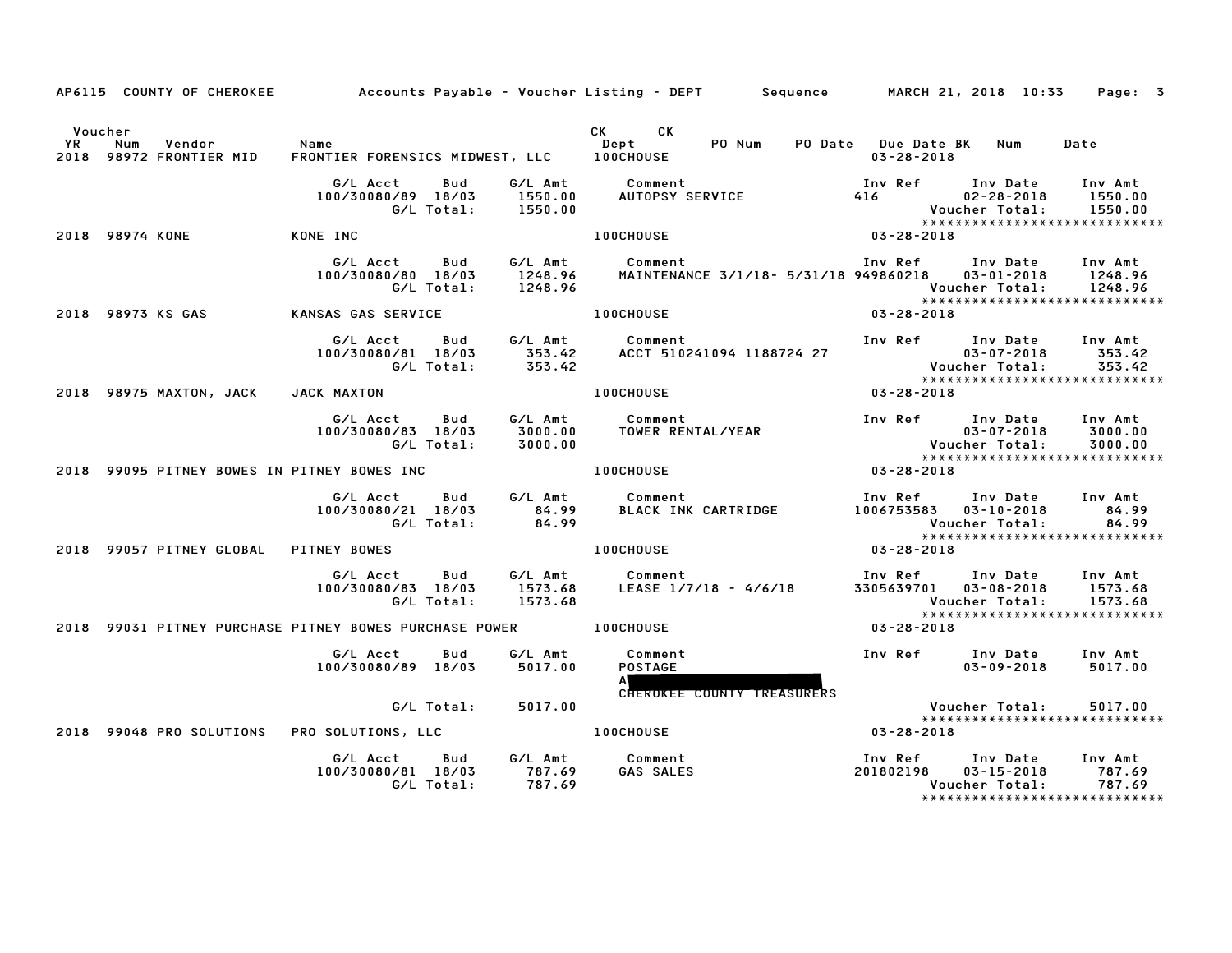| AP6115 COUNTY OF CHEROKEE                                      |                                                              |                    | Accounts Payable – Voucher Listing – DEPT       Sequence       MARCH 21, 2018 10:33                                                                                        |                                                                                               | Page: 4                       |
|----------------------------------------------------------------|--------------------------------------------------------------|--------------------|----------------------------------------------------------------------------------------------------------------------------------------------------------------------------|-----------------------------------------------------------------------------------------------|-------------------------------|
| Voucher<br>Num<br>Vendor Name<br>YR<br>2018 99090 QUALITY PEST |                                                              |                    | Dept PO Num PO Date Due Date BK Num Date<br>100CHOUSE 13-28-2018                                                                                                           | <b>CK</b><br>$03 - 28 - 2018$                                                                 | CK                            |
|                                                                | G/L Total: 40.00                                             | 40.00              |                                                                                                                                                                            | Inv Ref      Inv Date    Inv Amt<br>101723         03–19–2018         40.00<br>Voucher Total: | 40.00                         |
| 2018 98976 STEWART                                             |                                                              |                    |                                                                                                                                                                            |                                                                                               |                               |
|                                                                | G/L Acct<br>Bud<br>100/30080/89 18/03<br>G/L Total:          | 3600.00<br>3600.00 | G/L Amt Comment<br>3600.00 SURVEY OF                                                                                                                                       |                                                                                               |                               |
| 2018 99104 TOUCHTON                                            |                                                              |                    | TOUCHTON ELECTRIC INC <b>100CHOUSE</b> 03-28-2018                                                                                                                          |                                                                                               |                               |
|                                                                | 080/80 18/03 34.00<br>G/L Total: 34.00                       |                    |                                                                                                                                                                            |                                                                                               |                               |
|                                                                |                                                              |                    |                                                                                                                                                                            |                                                                                               |                               |
|                                                                | G/L Acct<br>Bud<br>100/30080/89 18/03<br>G/L Total:          | 1050.00<br>1050.00 | G/L Amt Comment<br>1050.00 SANE/SART                                                                                                                                       | Voucher Total:<br>******************************                                              | 1050.00                       |
| 2018 98977 WILBERT MEM                                         | WILBERT MEMORIALS                                            |                    | 100CHOUSE <b>Andrew Street Street Street Street</b>                                                                                                                        | $03 - 28 - 2018$                                                                              |                               |
|                                                                |                                                              |                    | G/L Acct Bud G/L Amt Comment 1nv Ref Inv Date Inv Amt 100/30080/89 18/03 6925.00 PAYMENT 2 OF 3, MEMORIAL 100/30080/89 18/03 6700.00<br>ENGRAVING 15 PAVERS                |                                                                                               | 225.00                        |
|                                                                | G/L Total: 6925.00                                           |                    |                                                                                                                                                                            | <b>Voucher Total:</b><br>******************************                                       | 6925.00                       |
|                                                                |                                                              |                    |                                                                                                                                                                            | <b>DEPT</b><br>Total:                                                                         | 28865.16                      |
| 2018 98980 NEX TECH                                            | NEX-TECH                                                     |                    | <b>100COMP</b>                                                                                                                                                             | $03 - 28 - 2018$                                                                              |                               |
|                                                                |                                                              |                    | G/L Acct Bud G/L Amt Comment 100/30150/89 18/03 C/L Amt Comment 100/30150/89 18/03 2.50<br>100/30150/89 18/03 2.50 ACCT 0000403167 100/30150/89 18/03 2.50 6/L Total: 2.50 | Voucher Total:<br>*****************************                                               | 2.50<br>2.50                  |
|                                                                |                                                              |                    |                                                                                                                                                                            | <b>DEPT</b><br>Total:                                                                         | 2.50                          |
| 2018 99049 CULLIGAN                                            | CULLIGAN OF JOPLIN 100DCOURT                                 |                    |                                                                                                                                                                            | 03-28-2018                                                                                    |                               |
|                                                                | G/L Acct<br>Bud<br>100/30070/83 18/03<br>18/03<br>G/L Total: | 34.60              |                                                                                                                                                                            | Inv Date Inv Amt<br>Voucher Total:                                                            | $19.00$<br>$15.60$<br>$34.60$ |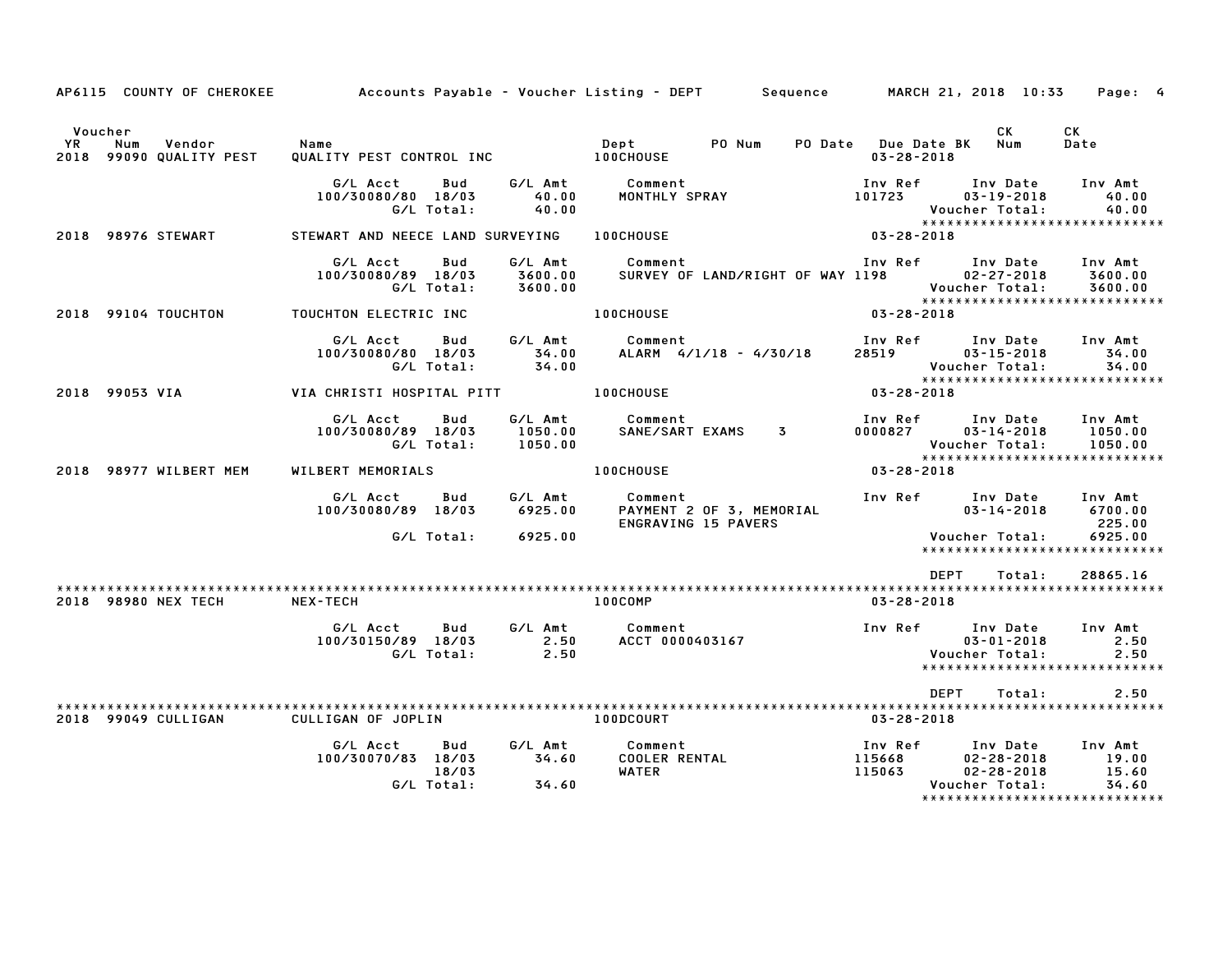|                      |                                                                                     |                                                                                |                      |         | AP6115 COUNTY OF CHEROKEE Accounts Payable - Voucher Listing - DEPT Sequence MARCH 21, 2018 10:33 Page: 5                                                                                                                                                                          |                                                                             |                                                  |                                                               |
|----------------------|-------------------------------------------------------------------------------------|--------------------------------------------------------------------------------|----------------------|---------|------------------------------------------------------------------------------------------------------------------------------------------------------------------------------------------------------------------------------------------------------------------------------------|-----------------------------------------------------------------------------|--------------------------------------------------|---------------------------------------------------------------|
| Voucher<br><b>YR</b> | Num<br>Vendor<br>2018 99050 ETTINGERS                                               | Name<br>ETTINGER'S OFFICE SUPPLY 100DCOURT                                     |                      |         | CK CK                                                                                                                                                                                                                                                                              | $03 - 28 - 2018$                                                            |                                                  | Date                                                          |
|                      |                                                                                     | G/L Acct Bud G/L Amt Comment                                                   |                      |         | 100/30070/21 18/03 71.83 LABELS, STAPLES, MARKERS<br>G/L Total: 71.83                                                                                                                                                                                                              | Inv Ref      Inv Date    Inv Amt<br>5019580        03–07–2018         71.83 |                                                  | 71.83<br>Voucher Total: 71.83<br>**************************** |
|                      | 2018 99051 SMITH, MI                                                                | MICHELLE SMITH                                                                 |                      |         | 100DCOURT                                                                                                                                                                                                                                                                          | 03-28-2018                                                                  |                                                  |                                                               |
|                      |                                                                                     |                                                                                |                      |         |                                                                                                                                                                                                                                                                                    |                                                                             | $03 - 16 - 2018$ 224.70<br>Voucher Total: 224.70 |                                                               |
|                      |                                                                                     |                                                                                |                      |         |                                                                                                                                                                                                                                                                                    |                                                                             | DEPT Total:                                      | 331.13                                                        |
|                      | 2018 99099 CINTAS 459                                                               | CINTAS #459                                                                    |                      |         | 100DEPT OFF                                                                                                                                                                                                                                                                        | 03-28-2018                                                                  |                                                  |                                                               |
|                      |                                                                                     | G/L Acct Bud G/L Amt<br>$100/30330/31$ $18/03$ $104.59$<br>G/L Total: $104.59$ |                      |         | Comment<br><b>DUST MOPS</b>                                                                                                                                                                                                                                                        | Inv Ref      Inv Date     Inv Amt<br>4004532220  03-20-2018  104.59         |                                                  |                                                               |
|                      | 2018 98981 ETTINGERS                                                                |                                                                                |                      |         | ETTINGER'S OFFICE SUPPLY <b>100DEPT OFF</b>                                                                                                                                                                                                                                        | $03 - 28 - 2018$                                                            |                                                  |                                                               |
|                      |                                                                                     |                                                                                |                      |         | 2007<br>100/30330/31 18/03<br>170.83<br>170.83<br>170.83<br>170.83<br>170.83<br>170.83<br>170.83<br>170.83<br>170.83<br>170.83<br>170.83<br>170.83<br>170.83<br>170.83<br>170.83<br>170.83<br>170.83<br>170.83<br>170.83<br>170.83<br>170.83<br>170.83<br>170.83<br>170.83<br>170. |                                                                             |                                                  |                                                               |
|                      | 2018 99041 FOUR STATE PRIN FOUR STATE PRINTING THE RESIDENCE RESIDENCE TO RESIDENCE |                                                                                |                      |         |                                                                                                                                                                                                                                                                                    | $03 - 28 - 2018$                                                            |                                                  | *****************************                                 |
|                      |                                                                                     | G/LAcct Bud G/LAmt                                                             | G/L Total: 554.57    |         | Comment<br>100/30330/22 18/03 554.57 EVIDENCE CUSTODY RECEIPT 100042 02-12-2018 157.90<br>100/30330/22 18/03 554.57 EVIDENCE CUSTODY RECEIPT 100042 02-12-2018 157.90                                                                                                              | Inv Ref Inv Date Inv Amt                                                    |                                                  |                                                               |
|                      |                                                                                     |                                                                                |                      |         |                                                                                                                                                                                                                                                                                    | Voucher Total: 554.57<br>****************************<br>$03 - 28 - 2018$   |                                                  |                                                               |
|                      | 2018 98983 MCCARTYS OFFICE MCCARTY'S OFFICE MACHINES INC 100DEPT OFF                |                                                                                |                      |         |                                                                                                                                                                                                                                                                                    |                                                                             |                                                  |                                                               |
|                      |                                                                                     | G/L Acct Bud G/L Amt Comment                                                   |                      |         | 100/30330/32 18/03 234.09 PAPER, FOLDERS, ENVELOPES P3593800 03-01-2018 175.24<br>100/30330/32 18/03 234.09 PAPER, FOLDERS, ENVELOPES P3593800 03-01-2018 58.85<br>KEYBOARD DRAWER                                                                                                 | Inv Ref Inv Date Inv Amt                                                    |                                                  |                                                               |
|                      |                                                                                     |                                                                                | G/L Total: 234.09    |         |                                                                                                                                                                                                                                                                                    |                                                                             | Voucher Total:                                   | 234.09<br>*****************************                       |
|                      | 2018 99086 OFFICE 8004                                                              | OFFICE DEPOT BUSINESS CREDIT 100DEPT OFF                                       |                      |         |                                                                                                                                                                                                                                                                                    | 03-28-2018                                                                  |                                                  |                                                               |
|                      |                                                                                     | G/L Acct Bud<br>100/30330/30 18/03 95.87                                       |                      | G/L Amt | Comment<br>DVD, CDR                                                                                                                                                                                                                                                                | Inv Ref      Inv Date     Inv Amt                                           |                                                  |                                                               |
|                      |                                                                                     |                                                                                | $G/L$ Total: $95.87$ |         | KLEENEX<br>DISINFECTANT SPRAY, WIPES  107782632001 02-15-2018                                                                                                                                                                                                                      | 105179241001 02-08-2018 53.98<br>105179454001 02-06-2018 11.29              | Voucher Total:                                   | 30.60<br>95.87                                                |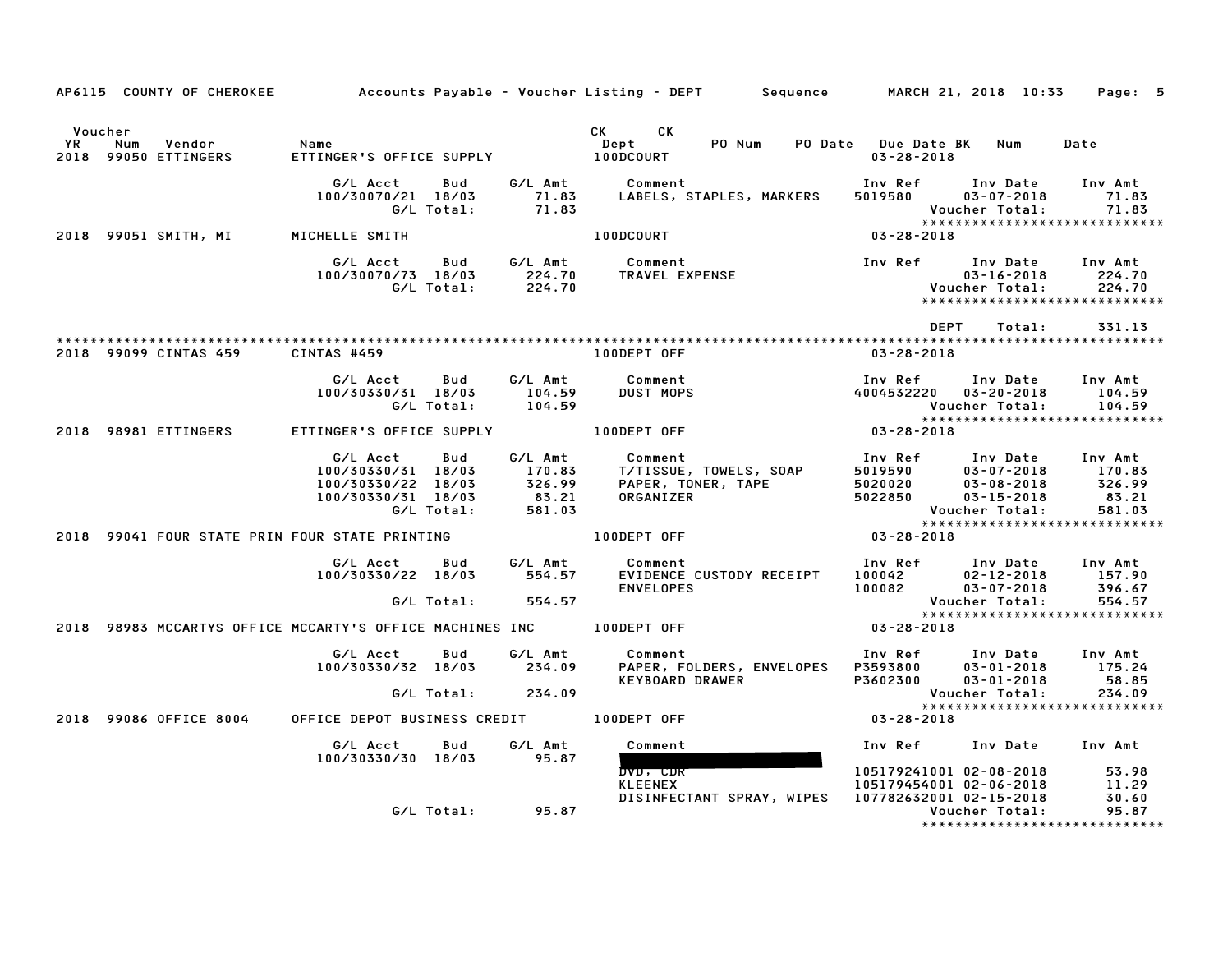| AP6115 COUNTY OF CHEROKEE                                                  |                                                              |                                 | Accounts Payable – Voucher Listing – DEPT       Sequence | MARCH 21, 2018 10:33<br>Page: 6                                                                                                                                               |
|----------------------------------------------------------------------------|--------------------------------------------------------------|---------------------------------|----------------------------------------------------------|-------------------------------------------------------------------------------------------------------------------------------------------------------------------------------|
| Voucher<br>YR<br>Num<br>Vendor<br>2018 99097 QUILL                         | Name<br>QUILL CORPORATION                                    |                                 | CK.<br>CK<br>Dept<br>PO Num<br>100DEPT OFF               | <b>PO Date</b> Due Date BK<br>Num<br>Date<br>$03 - 28 - 2018$                                                                                                                 |
|                                                                            | G/L Acct<br>Bud<br>100/30330/27 18/03<br>18/03<br>G/L Total: | G/L Amt<br>442.42<br>442.42     | Comment<br><b>TONER</b><br>INK                           | Inv Ref<br>Inv Date<br>Inv Amt<br>5560383<br>$03 - 14 - 2018$<br>279.39<br>5560429<br>$03 - 14 - 2018$<br>163.03<br>Voucher Total:<br>442.42<br>***************************** |
| 2018 99029 COMMERCE VISA                                                   | <b>COMMERCE BANK</b>                                         |                                 | 100E/P                                                   | <b>DEPT</b><br>Total:<br>2012.57<br>$03 - 28 - 2018$                                                                                                                          |
|                                                                            | G/L Acct<br>Bud<br>100/30090/30 18/03                        | G/L Amt<br>20.00                | Comment<br>A١<br>JASON ALLISON                           | Inv Ref<br>Inv Date<br>Inv Amt                                                                                                                                                |
|                                                                            | G/L Total:                                                   | 20.00                           | <b>CENEX FARMS</b>                                       | $02 - 16 - 2018$<br>20.00<br>Voucher Total:<br>20.00<br>*****************************                                                                                         |
| 2018 99087 DAVIS COMM                                                      | DAVIS COMMUNICATIONS                                         |                                 | 100E/P                                                   | $03 - 28 - 2018$                                                                                                                                                              |
|                                                                            | G/L Acct<br>Bud<br>100/30090/89 18/03<br>G/L Total:          | G/L Amt<br>285.00<br>285.00     | Comment<br>UHF MOBILE, SPEAKER                           | Inv Ref<br>Inv Date<br>Inv Amt<br>180117<br>$03 - 16 - 2018$<br>285.00<br>Voucher Total:<br>285.00<br>*****************************                                           |
| 2018 99027 EMPIRE                                                          | EMPIRE DISTRICT ELECTRIC COMPANY                             |                                 | 100E/P                                                   | $03 - 28 - 2018$                                                                                                                                                              |
|                                                                            | G/L Acct<br>Bud<br>100/30090/72 18/03<br>G/L Total:          | G/L Amt<br>39.86<br>39.86       | Comment<br>ACCT 122003-60-1                              | Inv Ref<br>Inv Date<br>Inv Amt<br>STORM SIREN 03-07-2018<br>39.86<br>Voucher Total:<br>39.86<br>*****************************                                                 |
| 2018 99096 WESTAR                                                          | <b>WESTAR ENERGY</b>                                         |                                 | 100E/P                                                   | 03-28-2018                                                                                                                                                                    |
|                                                                            | G/L Acct<br>Bud<br>100/30090/89 18/03<br>G/L Total:          | G/L Amt<br>33.04<br>33.04       | Comment<br>ACCT 2457329745                               | Inv Ref<br>Inv Date<br>Inv Amt<br>STORM SIREN 03-13-2018<br>33.04<br>Voucher Total:<br>33.04<br>*****************************                                                 |
|                                                                            |                                                              |                                 |                                                          | <b>DEPT</b><br>377.90<br>Total:                                                                                                                                               |
| 2018 99047 ECON                                                            | CHEROKEE COUNTY ECONOMIC DEVELOPMEN 100ECON                  |                                 |                                                          | $03 - 28 - 2018$                                                                                                                                                              |
|                                                                            | G/L Acct<br>Bud<br>100/30230/89 18/03<br>G/L Total:          | G/L Amt<br>13750.00<br>13750.00 | Comment<br>QUARTERLY DISTRIBUTION                        | Inv Ref<br>Inv Date<br>Inv Amt<br>$03 - 15 - 2018$<br>13750.00<br>Voucher Total:<br>13750.00<br>*****************************                                                 |
| 2018 99094 SEK REG JUVENIL SEK REGIONAL JUVENILE DETENTION CTR 100JUVENILE |                                                              |                                 |                                                          | $03 - 28 - 2018$                                                                                                                                                              |
|                                                                            | G/L Acct<br>Bud<br>100/30170/89 18/03                        | G/L Amt<br>9243.00              | Comment<br>MONTHLY DETENTION FEE<br>$2/1/18 - 2/28/18$   | Inv Ref<br>Inv Date<br>Inv Amt<br>$02 - 28 - 2018$<br>9243.00<br>6337                                                                                                         |
|                                                                            | G/L Total:                                                   | 9243.00                         |                                                          | Voucher Total:<br>9243.00<br>******************************                                                                                                                   |
|                                                                            |                                                              |                                 |                                                          | <b>DEPT</b><br>9243.00<br>Total:                                                                                                                                              |
|                                                                            |                                                              |                                 |                                                          |                                                                                                                                                                               |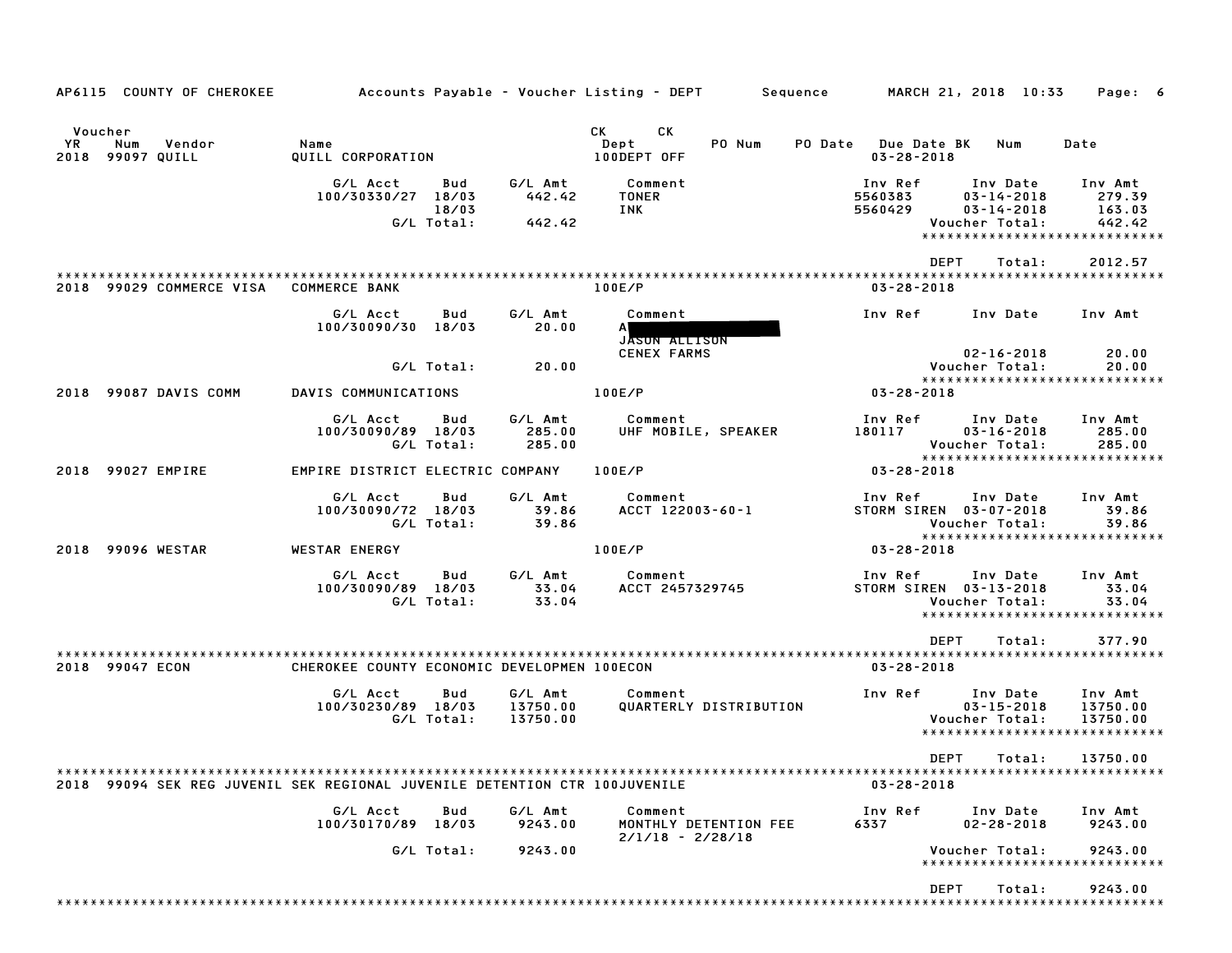|                      |                                         |                                                                   |                             | AP6115 COUNTY OF CHEROKEE Accounts Payable – Voucher Listing – DEPT Sequence MARCH 21, 2018 10:33 |                                             |                                                                                                 | Page: 7                       |
|----------------------|-----------------------------------------|-------------------------------------------------------------------|-----------------------------|---------------------------------------------------------------------------------------------------|---------------------------------------------|-------------------------------------------------------------------------------------------------|-------------------------------|
| Voucher<br><b>YR</b> | Num<br>Vendor<br>2018 99088 GALENA FIRE | Name<br>GALENA FIRE DEPARTMENT 100REC                             |                             | Dept PO Num                                                                                       | PO Date Due Date BK Num<br>$03 - 28 - 2018$ | CK.                                                                                             | CK<br>Date                    |
|                      |                                         | G/L Acct<br>Bud<br>100/30130/99 18/03                             | G/L Amt<br>500.00           | Comment<br>COMMISSIONER DONATION<br>PATRICK COLLINS                                               |                                             | Inv Ref Inv Date Inv Amt                                                                        | 500.00                        |
|                      |                                         | G/L Total:                                                        | 500.00                      | UPSTAIR REMODELING                                                                                |                                             | Voucher Total:<br>*****************************                                                 | 500.00                        |
|                      |                                         |                                                                   |                             |                                                                                                   |                                             | DEPT<br>Total:                                                                                  | 500.00                        |
|                      | 2018 99070 APPLIED CONC                 | APPLIED CONCEPTS INC                                              |                             | 100SHERIFF                                                                                        | $03 - 28 - 2018$                            |                                                                                                 |                               |
|                      |                                         | G/L Acct<br><b>Bud</b><br>100/30060/94 18/03                      | G/L Amt                     | Comment<br>289.95 PIVOT MOUNT, ANTENNA MOUNT 323954<br>DISPLAY TALL MOUNT                         |                                             | Inv Ref Inv Date Inv Amt<br>$03 - 12 - 2018$                                                    | 289.95                        |
|                      |                                         |                                                                   | G/L Total: 289.95           |                                                                                                   |                                             | Voucher Total:<br>*****************************                                                 | 289.95                        |
|                      | 2018 98986 AT&T 5068                    | AT&T                                                              |                             | <b>100SHERIFF</b>                                                                                 | $03 - 28 - 2018$                            |                                                                                                 |                               |
|                      |                                         | <b>Bud</b><br>G/L Acct<br>100/30060/74 18/03<br>G/L Total:        | G/L Amt<br>17.80<br>17.80   | Comment<br>ACCT 030 517 9815 001                                                                  |                                             | Inv Ref Inv Date<br>$02 - 25 - 2018$<br>Voucher Total:                                          | Inv Amt<br>17.80<br>17.80     |
|                      | 2018 99033 CENTURYLINK2961 CENTURYLINK  |                                                                   |                             | <b>100SHERIFF</b>                                                                                 | $03 - 28 - 2018$                            | ******************************                                                                  |                               |
|                      |                                         | G/L Acct<br>Bud<br>100/30060/74 18/03<br>G/L Total:               | G/L Amt<br>155.60<br>155.60 | Comment<br>comment<br>ACCT 314237715                                                              |                                             | Inv Ref Inv Date<br>$03 - 01 - 2018$<br>Voucher Total:                                          | Inv Amt<br>155.60<br>155.60   |
|                      | 2018 99034 CHARM TEX                    | CHARM-TEX INC                                                     |                             | <b>100SHERIFF</b>                                                                                 | $03 - 28 - 2018$                            |                                                                                                 |                               |
|                      |                                         | G/L Acct<br>Bud<br>100/30060/37 18/03<br>G/L Total:               | G/L Amt<br>178.90<br>178.90 | Comment<br>PULL TIGHT SEAL                                                                        | 0159324                                     | Inv Ref Inv Date Inv Amt<br>$03 - 05 - 2018$<br>Voucher Total:<br>***************************** | 178.90<br>178.90              |
|                      |                                         | 2018 99035 CHEROKEE TREAS CHEROKEE COUNTY TREASURER 40 100SHERIFF |                             |                                                                                                   | 03-28-2018                                  |                                                                                                 |                               |
|                      |                                         | G/L Acct<br>Bud<br>100/30060/94 18/03<br>G/L Total:               | G/L Amt<br>114.00<br>114.00 | Comment<br>RENEWAL TAGS                                                                           |                                             | Inv Ref Inv Date<br>$03 - 13 - 2018$<br>Voucher Total:                                          | Inv Amt<br>114.00<br>114.00   |
|                      | 2018 99071 CITY TELE                    | CITY TELE COIN COMPANY INC 100SHERIFF                             |                             |                                                                                                   | 03-28-2018                                  | *****************************                                                                   |                               |
|                      |                                         | G/L Acct<br>Bud<br>100/30060/37 18/03<br>G/L Total:               | 2000.00<br>2000.00          | G/L Amt Comment<br>Comment<br>CALLING CARDS                                                       | 16521                                       | Inv Ref Inv Date<br>$03 - 08 - 2018$<br>Voucher Total:                                          | Inv Amt<br>2000.00<br>2000.00 |
|                      | 2018 98987 COL TEL                      | COLUMBUS TELEPHONE COMPANY 100SHERIFF                             |                             |                                                                                                   | $03 - 28 - 2018$                            | *****************************                                                                   |                               |
|                      |                                         | G/L Acct<br>Bud<br>100/30060/74 18/03<br>G/L Total:               | G/L Amt<br>46.47<br>46.47   | Comment<br>ACCT 0000000171                                                                        |                                             | Inv Ref Inv Date<br>$03 - 01 - 2018$<br>Voucher Total:<br>******************************        | Inv Amt<br>46.47<br>46.47     |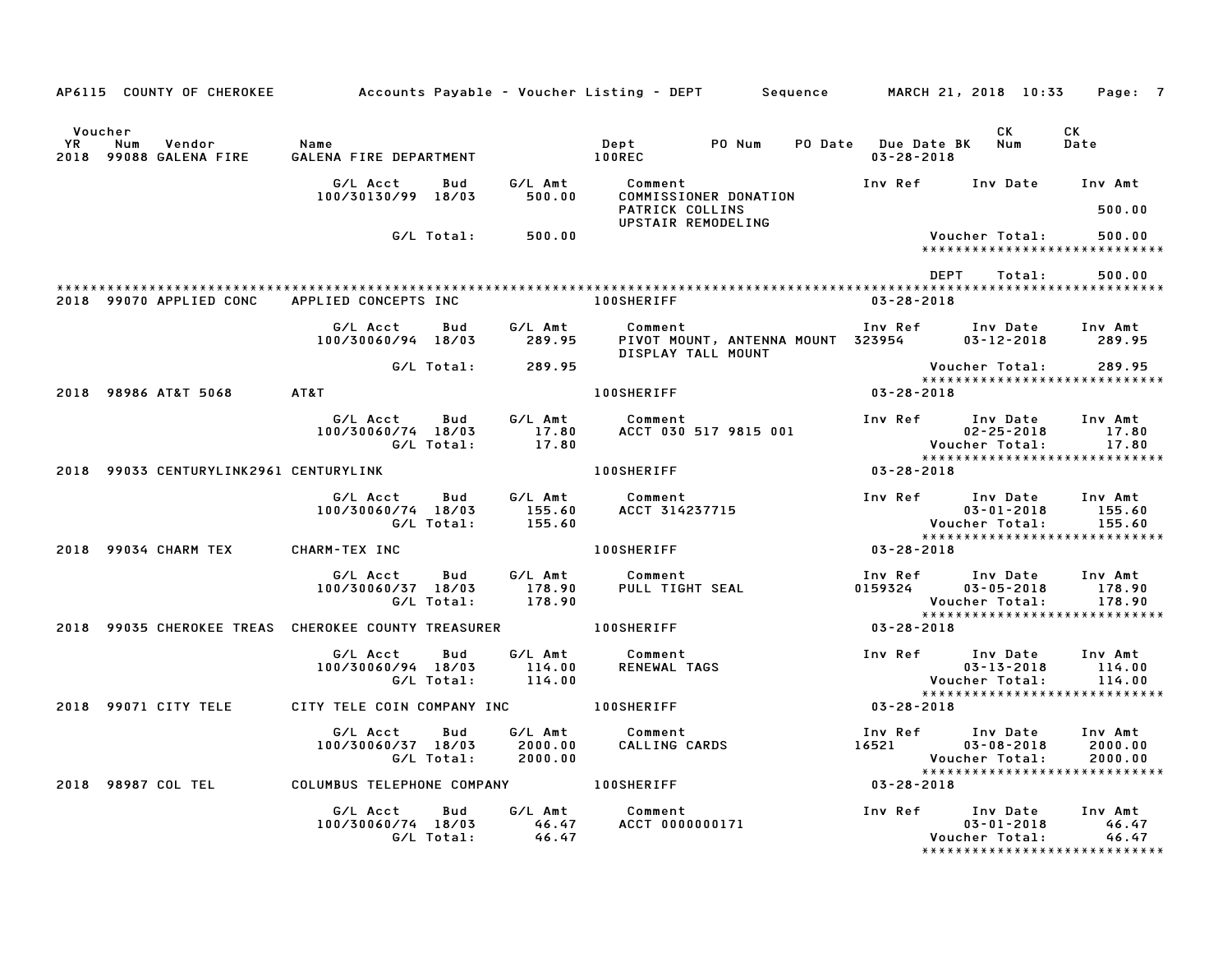|                      | AP6115 COUNTY OF CHEROKEE                 |                                                      |            |                           | Accounts Payable – Voucher Listing – DEPT         Sequence                                |         |                                 | MARCH 21, 2018 10:33                                                                             | Page: 8                                   |
|----------------------|-------------------------------------------|------------------------------------------------------|------------|---------------------------|-------------------------------------------------------------------------------------------|---------|---------------------------------|--------------------------------------------------------------------------------------------------|-------------------------------------------|
| Voucher<br><b>YR</b> | Vendor<br>Num<br>2018 99036 COMMERCE VISA | Name<br><b>COMMERCE BANK</b>                         |            |                           | <b>CK</b><br>CK<br>PO Num<br>Dept<br>100SHERIFF                                           | PO Date | Due Date BK<br>$03 - 28 - 2018$ | Num                                                                                              | Date                                      |
|                      |                                           | G/L Acct<br>100/30060/73 18/03                       | Bud        | G/L Amt<br>134.54         | Comment<br><b>ACCT</b><br>DENNIS OPLOTNIK                                                 |         | Inv Ref                         | Inv Date                                                                                         | Inv Amt                                   |
|                      |                                           |                                                      |            |                           | CINDYS COPPER KETTLE<br>PHILLIPS 66<br><b>MCDONALDS</b><br>CINDYS COPPER KETTLE<br>QT 236 |         |                                 | $02 - 07 - 2018$<br>$02 - 09 - 2018$<br>$02 - 09 - 2018$<br>$02 - 15 - 2018$<br>$02 - 23 - 2018$ | 22.51<br>33.34<br>20.77<br>22.51<br>26.36 |
|                      |                                           |                                                      |            |                           | <b>MCDONALDS</b>                                                                          |         |                                 | $02 - 23 - 2018$                                                                                 | 9.05                                      |
|                      |                                           |                                                      | G/L Total: | 134.54                    |                                                                                           |         |                                 | Voucher Total:                                                                                   | 134.54<br>*****************************   |
| 2018                 | 99037 COMMERCE VISA                       | COMMERCE BANK                                        |            |                           | <b>100SHERIFF</b>                                                                         |         | $03 - 28 - 2018$                |                                                                                                  |                                           |
|                      |                                           | G/L Acct<br>100/30060/30 18/03                       | Bud        | G/L Amt<br>110.84         | Comment                                                                                   |         | Inv Ref                         | Inv Date Inv Amt                                                                                 |                                           |
|                      |                                           | 100/30060/21 18/03<br>100/30060/21 18/03             |            | 3.75<br>24.50             | <b>BRANDON LERO</b><br>KWIK SHOP                                                          |         |                                 | $02 - 09 - 2018$                                                                                 | 30.61                                     |
|                      |                                           |                                                      |            |                           | KWIK SHOP                                                                                 |         |                                 | $02 - 16 - 2018$                                                                                 | 24.33                                     |
|                      |                                           |                                                      |            |                           | <b>KWIK SHOP</b><br>KWIK SHOP                                                             |         |                                 | $02 - 23 - 2018$<br>$03 - 02 - 2018$                                                             | 34.09<br>21.81                            |
|                      |                                           |                                                      |            |                           |                                                                                           |         |                                 |                                                                                                  |                                           |
|                      |                                           |                                                      |            |                           | <b>JANIS DALTON</b><br><b>USPS</b>                                                        |         |                                 | $02 - 08 - 2018$                                                                                 | 3.75                                      |
|                      |                                           |                                                      |            |                           | <b>TERRY CLUGSTON</b><br><b>USPS</b>                                                      |         |                                 | $03 - 02 - 2018$                                                                                 | 24.50                                     |
|                      |                                           |                                                      | G/L Total: | 139.09                    |                                                                                           |         |                                 | Voucher Total:                                                                                   | 139.09                                    |
|                      |                                           |                                                      |            |                           |                                                                                           |         |                                 |                                                                                                  | *****************************             |
|                      | 2018 99039 COMMERCE VISA COMMERCE BANK    |                                                      |            |                           | <b>100SHERIFF</b>                                                                         |         | $03 - 28 - 2018$                |                                                                                                  |                                           |
|                      |                                           | G/L Acct<br>100/30060/88 18/03<br>100/30060/30 18/03 | Bud        | G/L Amt<br>90.27<br>34.75 | Comment<br><b>NATE JONES</b>                                                              |         | Inv Ref                         | Inv Date                                                                                         | Inv Amt                                   |
|                      |                                           |                                                      |            |                           | CANDLEWOOD SUITES                                                                         |         |                                 | $02 - 23 - 2018$                                                                                 | 90.27                                     |
|                      |                                           |                                                      |            |                           | QT 661                                                                                    |         |                                 | $03 - 01 - 2018$                                                                                 | 34.75                                     |
|                      |                                           |                                                      | G/L Total: | 125.02                    |                                                                                           |         |                                 | Voucher Total:                                                                                   | 125.02<br>*****************************   |
|                      | 2018 99040 EMPIRE                         | EMPIRE DISTRICT ELECTRIC COMPANY                     |            |                           | <b>100SHERIFF</b>                                                                         |         | $03 - 28 - 2018$                |                                                                                                  |                                           |
|                      |                                           | G/L Acct<br>100/30060/72 18/03                       | Bud        | G/L Amt<br>2853.26        | Comment<br>ACCT 643108-13-7                                                               |         | Inv Ref                         | Inv Date<br>$03 - 09 - 2018$                                                                     | Inv Amt<br>2853.26                        |
|                      |                                           |                                                      | G/L Total: | 2853.26                   |                                                                                           |         |                                 | Voucher Total:                                                                                   | 2853.26<br>****************************** |
|                      | 2018 98989 FARMERS                        | FARMERS COOPERATIVE ASSOCIATION                      |            |                           | <b>100SHERIFF</b>                                                                         |         | 03-28-2018                      |                                                                                                  |                                           |
|                      |                                           | G/L Acct                                             | Bud        | G/L Amt                   | Comment                                                                                   |         | Inv Ref                         | Inv Date                                                                                         | Inv Amt                                   |
|                      |                                           | 100/30060/31 18/03                                   |            | 118.76                    | UNLEADED GASOLINE                                                                         |         | 118759                          | $01 - 31 - 2018$                                                                                 | 117.00                                    |
|                      |                                           | 100/30060/68 18/03                                   |            | 27.52                     | FIN CHARGE<br>DOG FOOD                                                                    |         | 223057                          | $03 - 13 - 2018$                                                                                 | 1.76<br>27.52                             |
|                      |                                           |                                                      | G/L Total: | 146.28                    |                                                                                           |         |                                 | Voucher Total:                                                                                   | 146.28                                    |
|                      |                                           |                                                      |            |                           |                                                                                           |         |                                 |                                                                                                  | *****************************             |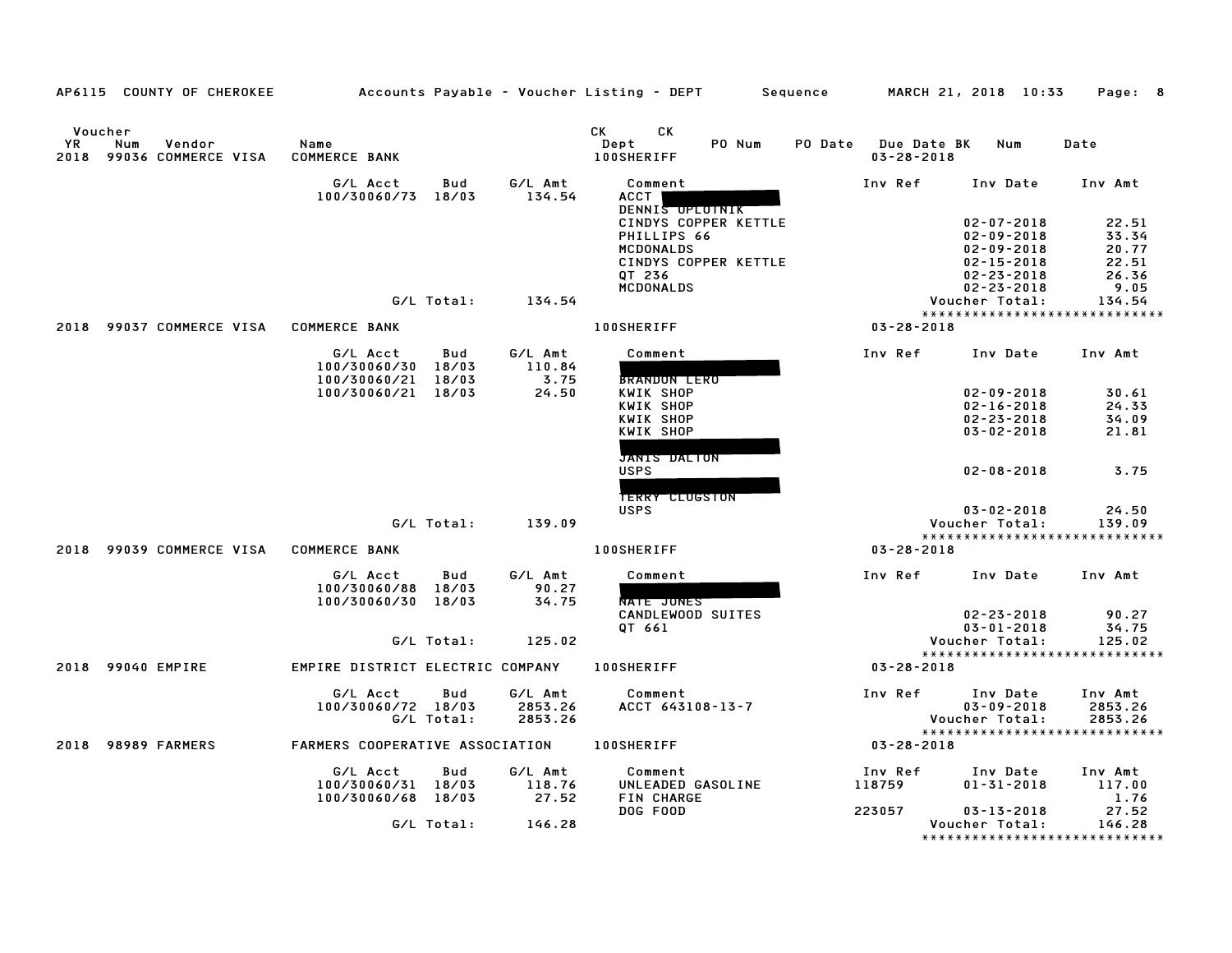|           |                                                                    |                    |       |                   | AP6115 COUNTY OF CHEROKEE Accounts Payable - Voucher Listing - DEPT Sequence MARCH 21, 2018 10:33 Page: 9                                                                                                                                                   |                                                                                          |                                                      |
|-----------|--------------------------------------------------------------------|--------------------|-------|-------------------|-------------------------------------------------------------------------------------------------------------------------------------------------------------------------------------------------------------------------------------------------------------|------------------------------------------------------------------------------------------|------------------------------------------------------|
| <b>YR</b> | Voucher<br>Vendor<br>Num<br>2018 99072 HENRY KRAFT HENRY KRAFT INC | Name               |       |                   | CK CK<br>Dept . PO Num PO Date Due Date BK Num Date<br><b>100SHERIFF</b>                                                                                                                                                                                    | 03-28-2018                                                                               |                                                      |
|           |                                                                    |                    |       |                   | G/L Acct      Bud      G/L Amt        Comment                                 Inv Ref      Inv Date     Inv Amt<br>100/30060/40   18/03        865.08     LINERS, DEGREASER, STRIPPER 260323        03–15–2018        865.08<br>T/TISSUE, DETERGENT, BLEACH |                                                                                          |                                                      |
|           |                                                                    |                    |       | G/L Total: 865.08 |                                                                                                                                                                                                                                                             |                                                                                          | Voucher Total: 865.08<br>*************************** |
|           |                                                                    |                    |       |                   | *****<br>2018–28-2018 ANSASLAND KANSASLAND TIRE OF PITTSBURG 100SHERIFF 2018 2018                                                                                                                                                                           |                                                                                          |                                                      |
|           |                                                                    |                    |       |                   | 6/L Acct bud 6/L Amt Comment Inv Ref Inv Date Inv Amt<br>100/30060/25 18/03 1631.00 4 P265/60R17 TIRES 178220 03-05-2018 549.12<br>18/03 4 P245/55R17 TIRES 178234 03-05-2018 477.00<br>6/L Total: 1631.00 100SHERIFF 100SHERIFF 03-                        |                                                                                          |                                                      |
|           |                                                                    |                    |       |                   |                                                                                                                                                                                                                                                             |                                                                                          |                                                      |
|           | 2018 99073 KEEWES KEEWES                                           |                    |       |                   |                                                                                                                                                                                                                                                             |                                                                                          |                                                      |
|           |                                                                    |                    |       |                   |                                                                                                                                                                                                                                                             |                                                                                          |                                                      |
|           |                                                                    |                    |       |                   |                                                                                                                                                                                                                                                             |                                                                                          |                                                      |
|           |                                                                    |                    |       |                   | G/L Acct Bud G/L Amt Comment Inv Ref Inv Date Inv Amt<br>100/30060/72 18/03 627.29 ACCT 510401545 1674911 36 03–07–2018 627.29<br>6/L Total: 627.29 627.29 RCCT 510401545 1674911 36 Voucher Total: 627.29                                                  |                                                                                          |                                                      |
|           |                                                                    |                    |       |                   | $03 - 28 - 2018$                                                                                                                                                                                                                                            |                                                                                          |                                                      |
|           |                                                                    |                    |       |                   |                                                                                                                                                                                                                                                             |                                                                                          |                                                      |
|           |                                                                    |                    |       |                   | 2018 99043 MERCY 4524 MERCY CLINIC JOPLIN LLC 100SHERIFF 2018 1005 MERCY 03-28-2018                                                                                                                                                                         |                                                                                          |                                                      |
|           |                                                                    |                    | 18/03 |                   |                                                                                                                                                                                                                                                             | Inv Ref Inv Date Inv Amt<br>JP1418678490 03-05-2018 31.00                                |                                                      |
|           |                                                                    |                    |       | G/L Total: 58.00  |                                                                                                                                                                                                                                                             | JP1419089530 03-08-2018 27.00<br>Voucher Total:    58.00<br>**************************** |                                                      |
|           | 2018 98993 MIKE CARPINO                                            |                    |       |                   | MIKE CARPINO FORD MERCURY INC 100SHERIFF 7 7 28-2018                                                                                                                                                                                                        |                                                                                          |                                                      |
|           |                                                                    |                    |       |                   | 6/LAcct Bud 6/LAmt Comment InvRef InvDate InvAmt<br>100/30060/25 18/03 769.92 ACTUATORASY,CONTROL 111038 03-08-2018 869.92<br>100/30060/94 18/03 31450.00 CORECREDIT 2018 111041 03-08-2018 100.00CR<br>6/LTotal: 32219.92<br>2018 FORD EX                  |                                                                                          |                                                      |
|           |                                                                    |                    |       |                   |                                                                                                                                                                                                                                                             |                                                                                          |                                                      |
|           |                                                                    |                    |       |                   |                                                                                                                                                                                                                                                             |                                                                                          |                                                      |
|           |                                                                    | 100/30060/25 18/03 |       |                   | 6/L Acct Bud G/L Amt Comment Inv Ref Inv Date Inv Amt<br>100/30060/25 18/03 473.08 WIPER BLADE 662451 03-07-2018 35.98<br>18/03 18/03 BRAKE ROTOR, BRAKE PADS 662466 03-07-2018 149.97<br>0IL FILTER, OIL 662488 03-07-2018 21.80<br>WHEEL                  |                                                                                          |                                                      |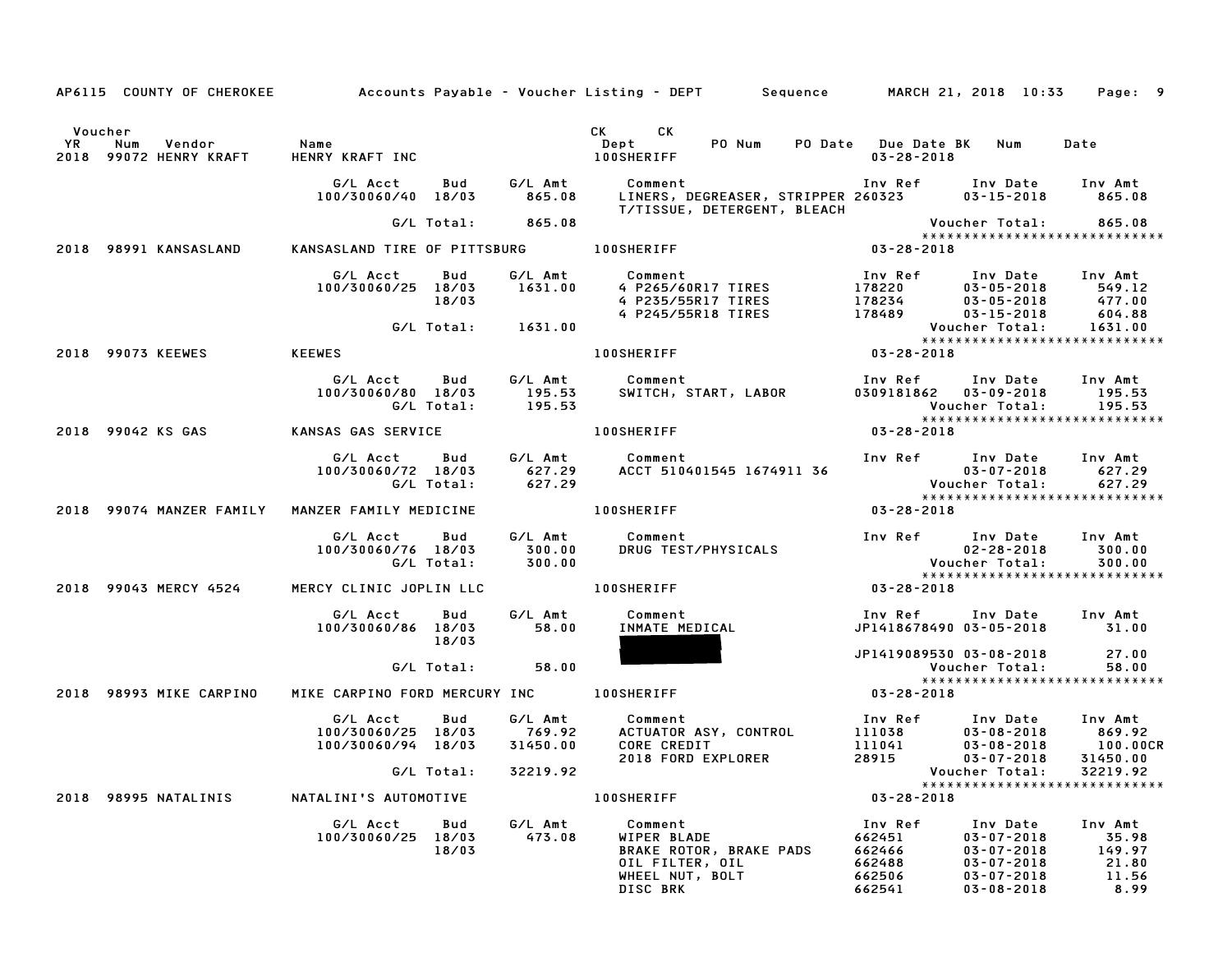|         |     | AP6115 COUNTY OF CHEROKEE |                                                                    |            |                    | Accounts Payable – Voucher Listing – DEPT         Sequence         MARCH 21, 2018  10:33 |                                     |                                                            | Page: 10              |
|---------|-----|---------------------------|--------------------------------------------------------------------|------------|--------------------|------------------------------------------------------------------------------------------|-------------------------------------|------------------------------------------------------------|-----------------------|
| Voucher |     |                           |                                                                    |            |                    |                                                                                          |                                     | CK L                                                       | CK                    |
| YR      | Num | Vendor                    | Name                                                               |            |                    | Dept PO Num                                                                              |                                     | PO Date Due Date BK Num                                    | Date                  |
|         |     |                           |                                                                    |            |                    | OIL FILTER                                                                               | 662879                              | 03-12-2018                                                 | 31.56                 |
|         |     |                           |                                                                    |            |                    | AIR FILTER                                                                               | 663220                              | $03 - 15 - 2018$<br>03-15-2018<br>12-18-2017<br>01-29-2018 | 10.46                 |
|         |     |                           |                                                                    |            |                    | <b>BATTERY</b>                                                                           | 655874                              |                                                            | $\frac{114.63}{1.76}$ |
|         |     |                           |                                                                    |            |                    | <b>BOLT</b>                                                                              | 659251                              |                                                            | 1.76                  |
|         |     |                           |                                                                    |            |                    | <b>BATTERY</b>                                                                           |                                     | 03-16-2018                                                 | 86.37                 |
|         |     |                           |                                                                    | G/L Total: | 473.08             |                                                                                          |                                     | Voucher Total:                                             | 473.08                |
|         |     |                           | 2018 99075 OBERBECK, J JIMMY D OBERBECK                            |            |                    | <b>100SHERIFF</b>                                                                        | $663407$ Youc<br>****<br>03-28-2018 |                                                            |                       |
|         |     |                           | G/L Acct                                                           |            |                    | Bud G/L Amt Comment                                                                      | Inv Ref Inv Date Inv Amt            |                                                            |                       |
|         |     |                           | 100/30060/89 18/03                                                 |            |                    |                                                                                          |                                     | $03 - 17 - 2018$                                           | 70.00                 |
|         |     |                           |                                                                    | G/L Total: |                    | <b>70.00 TRANSPORT<br/>70.00</b> TRANSPORT                                               |                                     | <b>Voucher Total:</b>                                      | 70.00                 |
|         |     |                           |                                                                    |            |                    |                                                                                          |                                     | *****************************                              |                       |
|         |     |                           | 2018 98996 OVERMAN, S SCOTTY DIGGS OVERMAN AND MONSHERIFF          |            |                    |                                                                                          | Voue<br>* * * *<br>03-28-2018       |                                                            |                       |
|         |     |                           | G/L Acct                                                           |            |                    | Bud G/L Amt Comment                                                                      |                                     | Inv Ref Inv Date Inv Amt                                   |                       |
|         |     |                           | 100/30060/22 18/03                                                 |            |                    | REIMB/BOOTS                                                                              |                                     | $01 - 20 - 2018$                                           | 129.83                |
|         |     |                           |                                                                    | G/L Total: | $129.83$<br>129.83 |                                                                                          |                                     |                                                            |                       |
|         |     |                           |                                                                    |            |                    |                                                                                          |                                     | Voucher Total: 129.83<br>*****************************     |                       |
|         |     | 2018 99076 PRO SOLUTIONS  | PRO SOLUTIONS, LLC 100SHERIFF                                      |            |                    |                                                                                          | $03 - 28 - 2018$                    |                                                            |                       |
|         |     |                           | G/L Acct Bud                                                       |            |                    |                                                                                          |                                     | Inv Ref      Inv Date                                      | Inv Amt               |
|         |     |                           | 100/30060/72 18/03                                                 |            |                    | G/L Amt          Comment<br>3594.54        GAS SALES                                     | 201802197                           |                                                            | 03-15-2018 3594.54    |
|         |     |                           |                                                                    | G/L Total: | 3594.54            |                                                                                          |                                     | Voucher Total:                                             | 3594.54               |
|         |     |                           |                                                                    |            |                    |                                                                                          |                                     | *****************************                              |                       |
|         |     | 2018 99044 RJ KOOL        | RJ KOOL COMPANY - KANSAS CITY 100SHERIFF                           |            |                    |                                                                                          | $03 - 28 - 2018$                    |                                                            |                       |
|         |     |                           | G/L Acct Bud                                                       |            |                    | G/L Amt Comment                                                                          |                                     | Inv Ref Inv Date Inv Amt                                   |                       |
|         |     |                           | 100/30060/80 18/03 94.53                                           |            |                    | <b>BELT</b>                                                                              |                                     | 0086679.24 01-08-2018 94.53                                |                       |
|         |     |                           |                                                                    |            | G/L Total: 94.53   |                                                                                          |                                     | Voucher Total:                                             | 94.53                 |
|         |     |                           |                                                                    |            |                    |                                                                                          |                                     | *****************************                              |                       |
|         |     |                           | 2018 99045 SOUTHERN UNIFOR SOUTHERN UNIFORM & EQUIPMENT 100SHERIFF |            |                    |                                                                                          | $03 - 28 - 2018$                    |                                                            |                       |
|         |     |                           | G/L Acct Bud                                                       |            |                    | G/L Amt Comment                                                                          |                                     | Inv Ref Inv Date Inv Amt                                   |                       |
|         |     |                           |                                                                    |            |                    | DT-5049RDEA                                                                              |                                     | 63500 03-12-2018                                           | 13.99                 |
|         |     |                           | 100/30060/22 18/03 13.99<br>G/L Total: 13.99                       |            |                    |                                                                                          |                                     | Voucher Total:                                             | 13.99                 |
|         |     |                           |                                                                    |            |                    |                                                                                          |                                     |                                                            |                       |
|         |     |                           | 2018 99000 SYMBOL SYMBOL ARTS                                      |            |                    | <b>100SHERIFF</b>                                                                        | 03-28-2018                          |                                                            |                       |
|         |     |                           | G/L Acct Bud                                                       |            |                    | G/L Amt Comment                                                                          |                                     | Inv Ref Inv Date Inv Amt                                   |                       |
|         |     |                           | 100/30060/22 18/03                                                 |            |                    | <b>BADGES</b>                                                                            |                                     | 0294841 11-17-2017 125.00                                  |                       |
|         |     |                           | G/L Total:                                                         |            | 125.00<br>125.00   |                                                                                          |                                     | Voucher Total:                                             | 125.00                |
|         |     |                           |                                                                    |            |                    |                                                                                          |                                     |                                                            |                       |
|         |     | 2018 99046 TESSCO         | TESSCO INC                                                         |            |                    | 100SHERIFF 03-28-2018                                                                    |                                     |                                                            |                       |
|         |     |                           | G/L Acct Bud                                                       |            |                    | G/L Amt Comment                                                                          |                                     | Inv Ref Inv Date Inv Amt                                   |                       |
|         |     |                           | 100/30060/94 18/03 566.99                                          |            |                    | ANTENNA, MICROPHONE CHIP                                                                 | 942084                              | $03 - 06 - 2018$                                           | 566.99                |
|         |     |                           |                                                                    |            |                    | EQUIPMENT                                                                                |                                     |                                                            |                       |
|         |     |                           |                                                                    |            | G/L Total: 566.99  |                                                                                          |                                     | Voucher Total: 566.99                                      |                       |
|         |     |                           |                                                                    |            |                    |                                                                                          |                                     | *******************************                            |                       |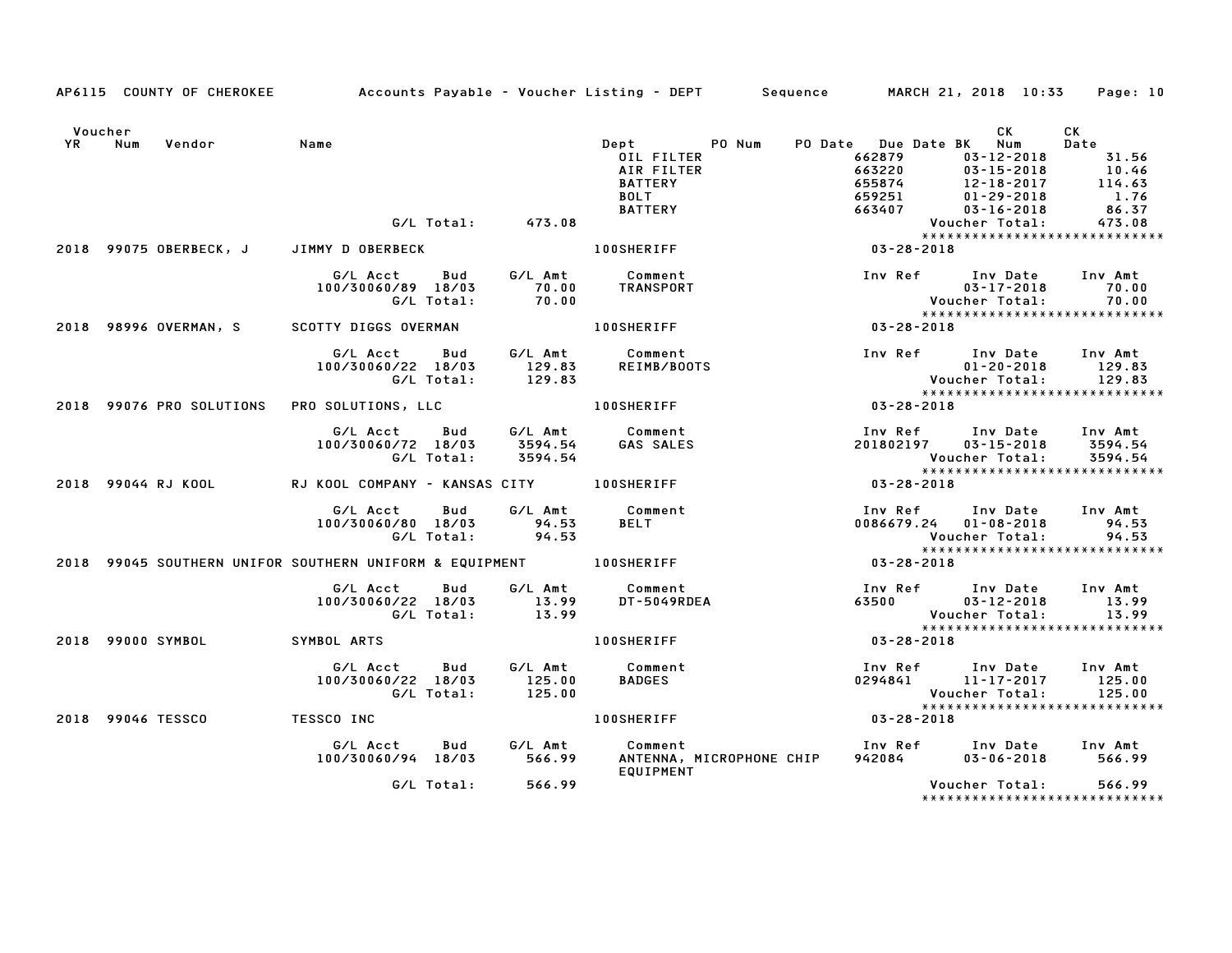| AP6115 COUNTY OF CHEROKEE                                                          |                                                                 |                           | Accounts Payable – Voucher Listing – DEPT<br>Sequence                                             | MARCH 21, 2018 10:33                                                                                                                 | Page: 11                                        |
|------------------------------------------------------------------------------------|-----------------------------------------------------------------|---------------------------|---------------------------------------------------------------------------------------------------|--------------------------------------------------------------------------------------------------------------------------------------|-------------------------------------------------|
| Voucher<br>ΥR<br>Num<br>Vendor<br>2018<br>98998 TRUE VALUE COL TRUE VALUE COLUMBUS | Name                                                            |                           | CK<br><b>CK</b><br>PO Num<br>Dept<br>100SHERIFF                                                   | PO Date Due Date BK<br>Num<br>$03 - 28 - 2018$                                                                                       | Date                                            |
|                                                                                    | G/L Acct<br>Bud<br>100/30060/80<br>18/03                        | G/L Amt<br>28.96          | Comment<br>DRAIN OPENER, SWITCH,<br>TOG SWITCH                                                    | Inv Ref<br>Inv Date<br>A339010<br>$03 - 05 - 2018$<br>A339012<br>$03 - 05 - 2018$                                                    | Inv Amt<br>20.97<br>7.99                        |
|                                                                                    | G/L Total:                                                      | 28.96                     |                                                                                                   | Voucher Total:                                                                                                                       | 28.96                                           |
| 2018 99002 TURNKEY                                                                 | TURNKEY CORRECTIONS                                             |                           | <b>100SHERIFF</b>                                                                                 | *****************************<br>03-28-2018                                                                                          |                                                 |
|                                                                                    |                                                                 |                           |                                                                                                   |                                                                                                                                      |                                                 |
|                                                                                    | G/L Acct<br>Bud<br>100/30060/37 18/03                           | G/L Amt<br>2411.49        | Comment<br><b>CANTEEN SALES</b><br>INMATE EMAILS<br>RELEASE DEBIT CARDS<br>PAPER, ENVELOPE, DEOD. | Inv Ref<br>Inv Date<br>114620180228 02-28-2018<br>114620180228 02-28-2018<br>114620180228 02-28-2018<br>114620180228 02-28-2018      | Inv Amt<br>2021.51<br>155.75<br>13.00<br>221.23 |
|                                                                                    | G/L Total:                                                      | 2411.49                   |                                                                                                   | Voucher Total:                                                                                                                       | 2411.49                                         |
| 2018<br>99077 TXTAG                                                                | <b>TXTAG</b>                                                    |                           | <b>100SHERIFF</b>                                                                                 | *****************************<br>$03 - 28 - 2018$                                                                                    |                                                 |
|                                                                                    | G/L Acct<br>Bud<br>100/30060/73 18/03                           | G/L Amt<br>27.06          | Comment<br>TOLL FEES                                                                              | Inv Ref<br>Inv Date<br>$03 - 01 - 2018$                                                                                              | Inv Amt<br>27.06                                |
|                                                                                    | G/L Total:                                                      | 27.06                     | CHEROKEE COUNTY KANSAS                                                                            | Voucher Total:                                                                                                                       | 27.06                                           |
|                                                                                    |                                                                 |                           |                                                                                                   | *****************************                                                                                                        |                                                 |
|                                                                                    |                                                                 |                           |                                                                                                   | <b>DEPT</b><br>Total:                                                                                                                | 49633.20                                        |
| 2018 99004 HASKELL CO                                                              | HASKELL COUNTY TREASURER                                        |                           | <b>100TREAS</b>                                                                                   | $03 - 28 - 2018$                                                                                                                     |                                                 |
|                                                                                    | G/L Acct<br>Bud<br>100/30030/88 18/03<br>G/L Total:             | G/L Amt<br>80.00<br>80.00 | Comment<br>LEGISLATIVE BOOK                                                                       | Inv Ref<br>Inv Date<br>$03 - 06 - 2018$<br>Voucher Total:<br>*****************************                                           | Inv Amt<br>80.00<br>80.00                       |
|                                                                                    |                                                                 |                           |                                                                                                   | <b>DEPT</b><br>Total:                                                                                                                | 80.00                                           |
| 2018 99052 COMMERCE VISA                                                           | <b>COMMERCE BANK</b>                                            |                           | 103                                                                                               | $03 - 28 - 2018$                                                                                                                     |                                                 |
|                                                                                    | G/L Acct<br>Bud<br>103/30103/21<br>100/30330/24 18/03           | G/L Amt<br>33.00<br>68.97 | Comment<br><b>BARBARA BILKE</b>                                                                   | Inv Ref<br>Inv Date                                                                                                                  | Inv Amt                                         |
|                                                                                    | G/L Total:                                                      | 101.97                    | <b>B&amp;H PHOTO</b><br>OFFICE DEPOT                                                              | $02 - 07 - 2018$<br>$02 - 20 - 2018$<br>Voucher Total:                                                                               | 68.97<br>33.00<br>101.97                        |
| 2018 99008 CORPORATE                                                               | <b>CORPORATE BUSINESS SYSTEMS</b>                               |                           | 103                                                                                               | *****************************<br>$03 - 28 - 2018$                                                                                    |                                                 |
|                                                                                    | G/L Acct<br>Bud<br>103/30103/83<br>18/03<br>18/03<br>G/L Total: | G/L Amt<br>77.48<br>77.48 | Comment<br>CONTRACT CHARGES<br><b>CONTRACT CHARGES</b>                                            | Inv Ref<br>Inv Date<br>$03 - 02 - 2018$<br>1719464<br>1727706<br>$03 - 13 - 2018$<br>Voucher Total:<br>***************************** | Inv Amt<br>45.05<br>32.43<br>77.48              |
|                                                                                    |                                                                 |                           |                                                                                                   |                                                                                                                                      |                                                 |
|                                                                                    |                                                                 |                           |                                                                                                   | <b>DEPT</b><br>Total:                                                                                                                | 179.45                                          |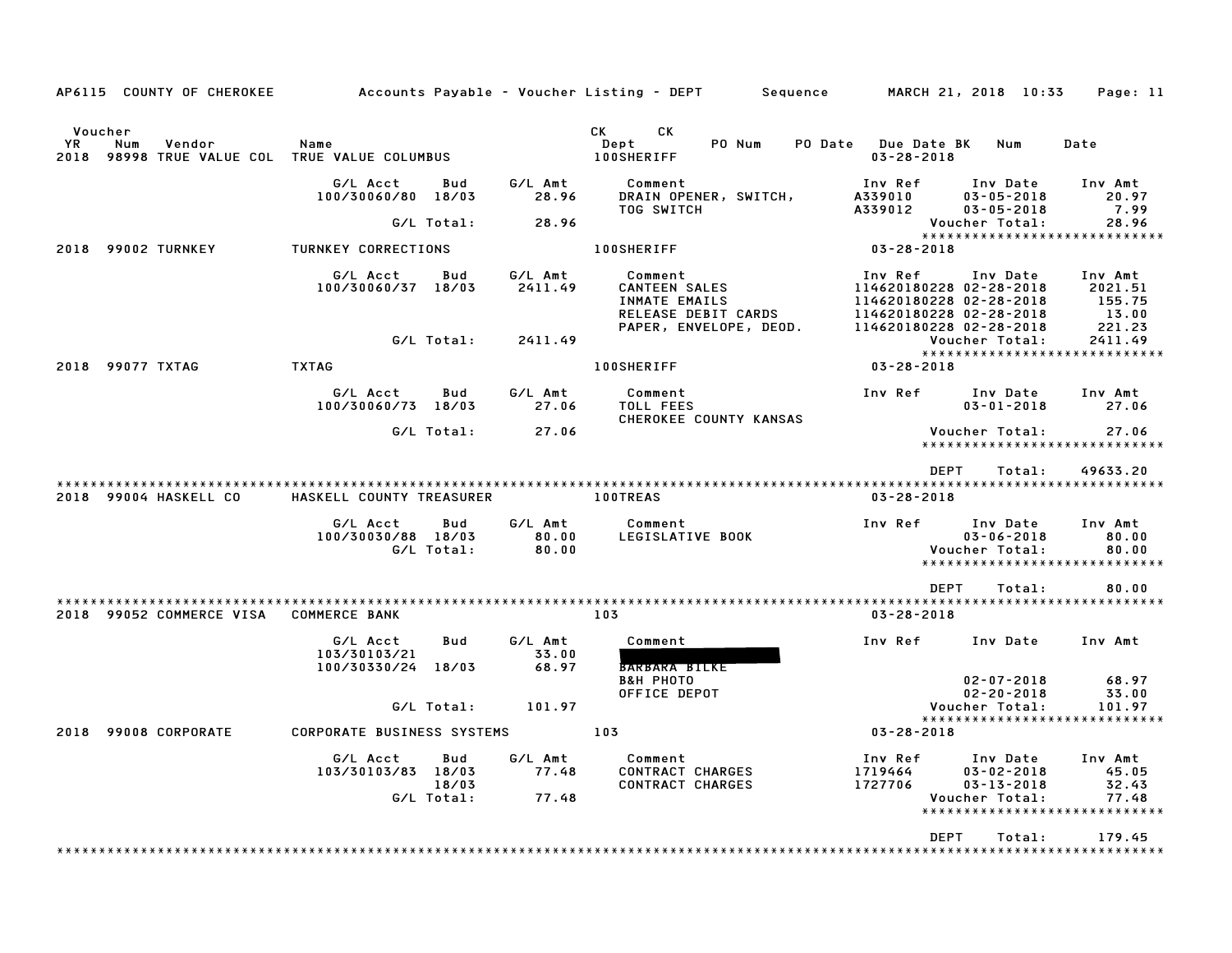|                      | AP6115 COUNTY OF CHEROKEE    | Accounts Payable – Voucher Listing – DEPT       Sequence      MARCH 21, 2018 10:33     Page: 12                                                                                                                                       |      |                     |                                                                                                                                                    |                                                                                                                                                              |                                    |                                          |
|----------------------|------------------------------|---------------------------------------------------------------------------------------------------------------------------------------------------------------------------------------------------------------------------------------|------|---------------------|----------------------------------------------------------------------------------------------------------------------------------------------------|--------------------------------------------------------------------------------------------------------------------------------------------------------------|------------------------------------|------------------------------------------|
| Voucher<br><b>YR</b> | Num<br>2018 99006 STRONGHOLD |                                                                                                                                                                                                                                       |      | <b>Dept</b>         | PO Num                                                                                                                                             | PO Date Due Date BK Num<br>03-28-2018                                                                                                                        | CK                                 | <b>CK</b><br>Date                        |
|                      |                              | G/L Acct  Bud  G/L Amt  Comment<br>104/30104/23   239.00  TOWER                                                                                                                                                                       |      | TOWER <b>TOWER</b>  |                                                                                                                                                    | Inv Ref Inv Date Inv Amt<br>25746                                                                                                                            | $03 - 06 - 2018$<br>Voucher Total: | 239.00<br>239.00                         |
|                      |                              |                                                                                                                                                                                                                                       |      |                     |                                                                                                                                                    | DEPT                                                                                                                                                         | Total:                             | 239.00                                   |
|                      | 2018 99026 ANDERSON, R       | R NEAL ANDERSON                                                                                                                                                                                                                       |      | 110HWY              |                                                                                                                                                    | 03-28-2018                                                                                                                                                   |                                    |                                          |
|                      |                              | Acct Bud G/LAmt Comment<br>1110/86 18/03     40.00   CELLPHNE STIPEND<br>1110/73 18/03    159.14   MILEAGE<br>G/LTotal:    199.14<br>G/L Acct<br>110/30110/86 18/03<br>110/30110/73 18/03                                             |      |                     | Inv Ref Inv Date Inv Amt (1798)<br>199.14 (1898-28-2018)<br>199.14 (199.14 Voucher Total: 199.14<br>199.14 (1898-28-2018)<br>199.14 (1898-28-2018) |                                                                                                                                                              |                                    | 199.14                                   |
|                      |                              | 2018 99092 APPLE APPLEMARKET                                                                                                                                                                                                          |      | 110HWY              |                                                                                                                                                    |                                                                                                                                                              |                                    | *****************************            |
|                      |                              | G/L Acct Bud G/L Amt Comment<br>110/30110/42 18/03 5.38<br>G/L Total:                                                                                                                                                                 | 5.38 | CREAMER             |                                                                                                                                                    |                                                                                                                                                              |                                    |                                          |
|                      |                              | 2018 99028 BLEVINS BLEVINS ASPHALT CONSTRUCTION CO INC 110HWY                                                                                                                                                                         |      |                     |                                                                                                                                                    |                                                                                                                                                              |                                    |                                          |
|                      |                              | G/L Acct Bud G/L Amt<br>110/30110/34 18/03 90.99<br>G/L Total: 90.99                                                                                                                                                                  |      | Comment<br>COLD MIX | 100 Find The Date inv Amt<br>1787 - 1787 - 1787 - 1787 - 1787 - 1890<br>- 100 - 100 Find Total                                                     |                                                                                                                                                              |                                    |                                          |
|                      | 2018 99001 CLEAN             | CLEAN THE UNIFORM CO JOPLIN 110HWY                                                                                                                                                                                                    |      |                     |                                                                                                                                                    |                                                                                                                                                              |                                    |                                          |
|                      |                              | G/L Acct Bud G/L Amt Comment<br>110/30110/42 18/03 134.24 MAT, AIR FRESH 21267381 03-12-2018 134.24<br>G/L Total: 134.24 MAT, AIR FRESH 21267381 03-12-2018 134.24<br>TRICK W COLLINS 110HWY 103-28-2018 134.24                       |      |                     |                                                                                                                                                    |                                                                                                                                                              |                                    | *****************************            |
|                      | 2018 99025 COLLINS, P        | PATRICK W COLLINS <b>EXAMPLE 110HWY</b>                                                                                                                                                                                               |      |                     |                                                                                                                                                    |                                                                                                                                                              |                                    |                                          |
|                      |                              | 6/L Acct Bud G/L Amt Comment<br>110/30110/86 18/03 40.00 CELL PHONE STIPEND 110/30110/73 18/03 425.10 MILEAGE<br>G/L Total: 465.10 MILEAGE Voucher Total: 465.10<br>EMPIRE DISTRICT ELECTRIC COMPANY 110HWY 03-28-2018<br>CALL TOTAL: |      |                     |                                                                                                                                                    |                                                                                                                                                              |                                    | *****************************            |
|                      | 2018 98992 EMPIRE            |                                                                                                                                                                                                                                       |      |                     |                                                                                                                                                    |                                                                                                                                                              |                                    |                                          |
|                      |                              | G/L Acct  Bud  G/L Amt  Comment<br>110/30110/72 18/03  1376.73  ELECTRIC                                                                                                                                                              |      |                     |                                                                                                                                                    | 1nv Ref 1nv Date Inv Amt<br>049852–69–2 03–12–2018 125.49<br>158630–59–0 03–12–2018 423.36<br>854931–63–1 03–12–2018 390.38<br>906398–41–7 03–12–2018 437.50 |                                    |                                          |
|                      |                              | G/L Total: 1376.73                                                                                                                                                                                                                    |      |                     |                                                                                                                                                    |                                                                                                                                                              | Voucher Total:                     | 1376.73<br>***************************** |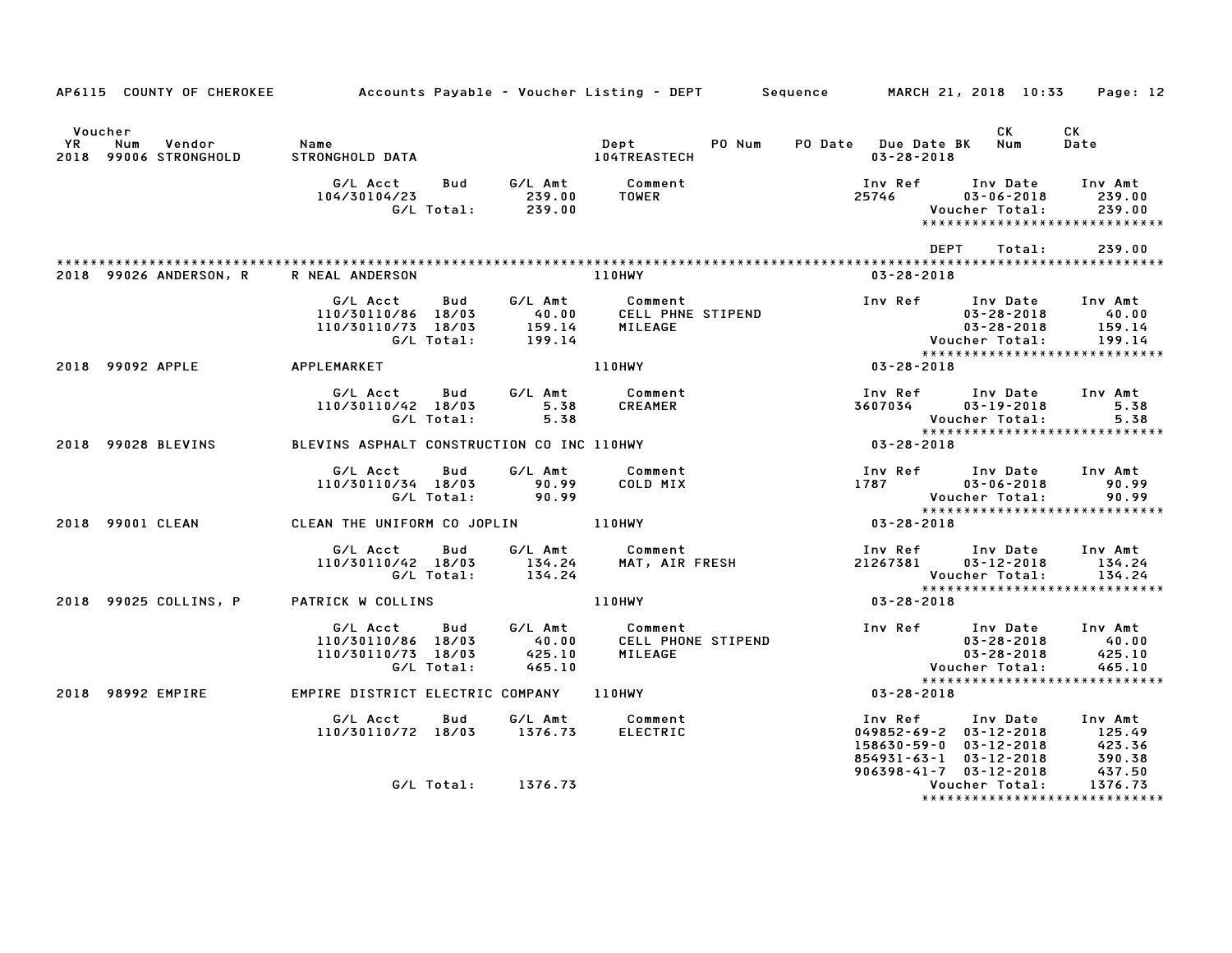|               |                                 |                                                                                |                                 |                                                                                                                                                                       | AP6115 COUNTY OF CHEROKEE Accounts Payable - Voucher Listing - DEPT Sequence MARCH 21, 2018 10:33 Page: 13                                                                                                                                                                                                                                       |                                                                                                                        |
|---------------|---------------------------------|--------------------------------------------------------------------------------|---------------------------------|-----------------------------------------------------------------------------------------------------------------------------------------------------------------------|--------------------------------------------------------------------------------------------------------------------------------------------------------------------------------------------------------------------------------------------------------------------------------------------------------------------------------------------------|------------------------------------------------------------------------------------------------------------------------|
| Voucher<br>YR | Num Vendor<br>2018 98978 FABICK | Name                                                                           |                                 |                                                                                                                                                                       | CK.<br>PO Date Due Date BK Num<br>$03 - 28 - 2018$                                                                                                                                                                                                                                                                                               | CK<br>Date                                                                                                             |
|               |                                 | G/L Acct        Bud         G/L Amt            Comment<br>110/30110/79 18/03   | 2298.27                         | <b>SEAL O RING</b><br>SEAL<br>SEAL<br>CONE<br>SHIM<br>GASKET, CUP<br>GEAR WORM, work of<br>SHIM<br>SHIM<br>SHIM                                                       | Inv Ref      Inv Date<br>PIJ00335585 03-06-2018<br>PIJ00335586 03-06-2018<br>PIJ00335587<br>03-06-2018<br>PIJ00335588 03-06-2018<br>PIJ00335684 03-07-2018<br>PIJ00335783 03-08-2018<br>PIJ00335780 03-08-2018<br>PIJ00335779 03-08-2018<br>PIJ00335781 03-08-2018<br>PIJ00335782 03-08-2018<br>PIJ00335784 03-08-2018<br>PIJ00335785 03-08-2018 | Inv Amt<br>95.23<br>3.65<br>6.39<br>60.04<br>21.85<br>21.85<br>79.08<br>2588.64<br>11.15<br>13.25<br>43.70<br>646.56CR |
|               |                                 | G/L Total: 2298.27                                                             |                                 | CREDIT                                                                                                                                                                |                                                                                                                                                                                                                                                                                                                                                  | 2298.27                                                                                                                |
|               | 2018 98979 FABICK               | JOHN FABICK TRACTOR CO                                                         |                                 | 110HWY                                                                                                                                                                | Voucher lotal: 2270.2.<br>****************************<br>03-28-2018                                                                                                                                                                                                                                                                             |                                                                                                                        |
|               |                                 | G/L Acct   Bud<br>110/30110/79 18/03<br>G/L Total: 420.82                      | 420.82                          | G/L Amt Comment<br><b>PARTS</b><br>SHIM<br>SEAL KIT<br>SEAL KI <sub>I</sub><br>SEAL, ORING                                                                            | Inv Ref      Inv Date     Inv Amt<br>PIJ00336024 03-13-2018<br>PIJ00336025 03-13-2018<br>PIJ00336340 03-18-2018<br>PIJ00336341 03-18-2018<br>PIJ00336282 03-16-2018<br>PIJ00336283 03-16-2018                                                                                                                                                    | 180.51<br>79.41<br>34.43<br>56.81<br>68.66<br>1.00<br>420.82                                                           |
|               | 2018 99013 FARMERS              |                                                                                |                                 | VILLIVE TRANSIC POSTAGE AND TRANSPORTED TRANSPORTED TRANSPORTED TRANSPORTED TRANSPORTED TRANSPORTED TRANSPORTED<br>FARMERS COOPERATIVE ASSOCIATION 110HWY 197-28-2018 | Voucher Total: 420.82<br>****************************                                                                                                                                                                                                                                                                                            |                                                                                                                        |
|               |                                 | G/L Acct   Bud<br>110/30110/79 18/03 50.07<br>G/L Total: 50.07                 | G/L Amt                         | Comment<br><b>HOSE</b><br>HOSE<br>SWITCH, SHOVEL, HANDLE<br>POLIC<br><b>BOLTS</b><br><b>BOLTS</b>                                                                     | Inv Ref<br>$222248$<br>222764<br>223408<br>223416<br>223416<br>03-19-2018<br>Voucher Total:                                                                                                                                                                                                                                                      | Inv Date Inv Amt<br>$03 - 01 - 2018$ .67<br>03-09-2018 25.46<br>03-19-2018 7.86<br>16.08<br>50.07                      |
|               |                                 | 2018 99054 FROST OIL FROST OIL COMPANY THE ROOM OF THE RESERVE                 |                                 |                                                                                                                                                                       | *****************************<br>$03 - 28 - 2018$                                                                                                                                                                                                                                                                                                |                                                                                                                        |
|               |                                 | G/L Acct Bud G/L Amt Comment<br>110/30110/32 18/03 518.12<br>G/L Total: 518.12 |                                 |                                                                                                                                                                       |                                                                                                                                                                                                                                                                                                                                                  | 518.12                                                                                                                 |
|               | 2018 98985 FULL SERVICE         | FULL SERVICE AUTOMOTIVE                                                        |                                 | <b>110HWY</b>                                                                                                                                                         | $03 - 28 - 2018$                                                                                                                                                                                                                                                                                                                                 |                                                                                                                        |
|               |                                 | G/L Acct<br>Bud<br>G/L Total:                                                  | 228.80                          | G/L Amt Comment                                                                                                                                                       | Inv Ref<br>Inv Date<br>510816 03-14-2018 228.80<br>Voucher Total:                                                                                                                                                                                                                                                                                | Inv Amt<br>228.80<br>*****************************                                                                     |
|               | 2018 99023 J&A MATERIALS        | <b>J&amp;A MATERIALS</b>                                                       |                                 | <b>110HWY</b>                                                                                                                                                         | $03 - 28 - 2018$                                                                                                                                                                                                                                                                                                                                 |                                                                                                                        |
|               |                                 | G/L Acct<br>Bud<br>110/30110/79 18/03<br>G/L Total:                            | G/L Amt<br>17248.30<br>17248.30 | Comment<br>PIPE                                                                                                                                                       | Inv Date<br>Inv Ref<br>$03 - 03 - 2018$<br>2234<br>2235<br>$03 - 05 - 2018$<br>Voucher Total:                                                                                                                                                                                                                                                    | Inv Amt<br>9740.80<br>7507.50<br>17248.30<br>*****************************                                             |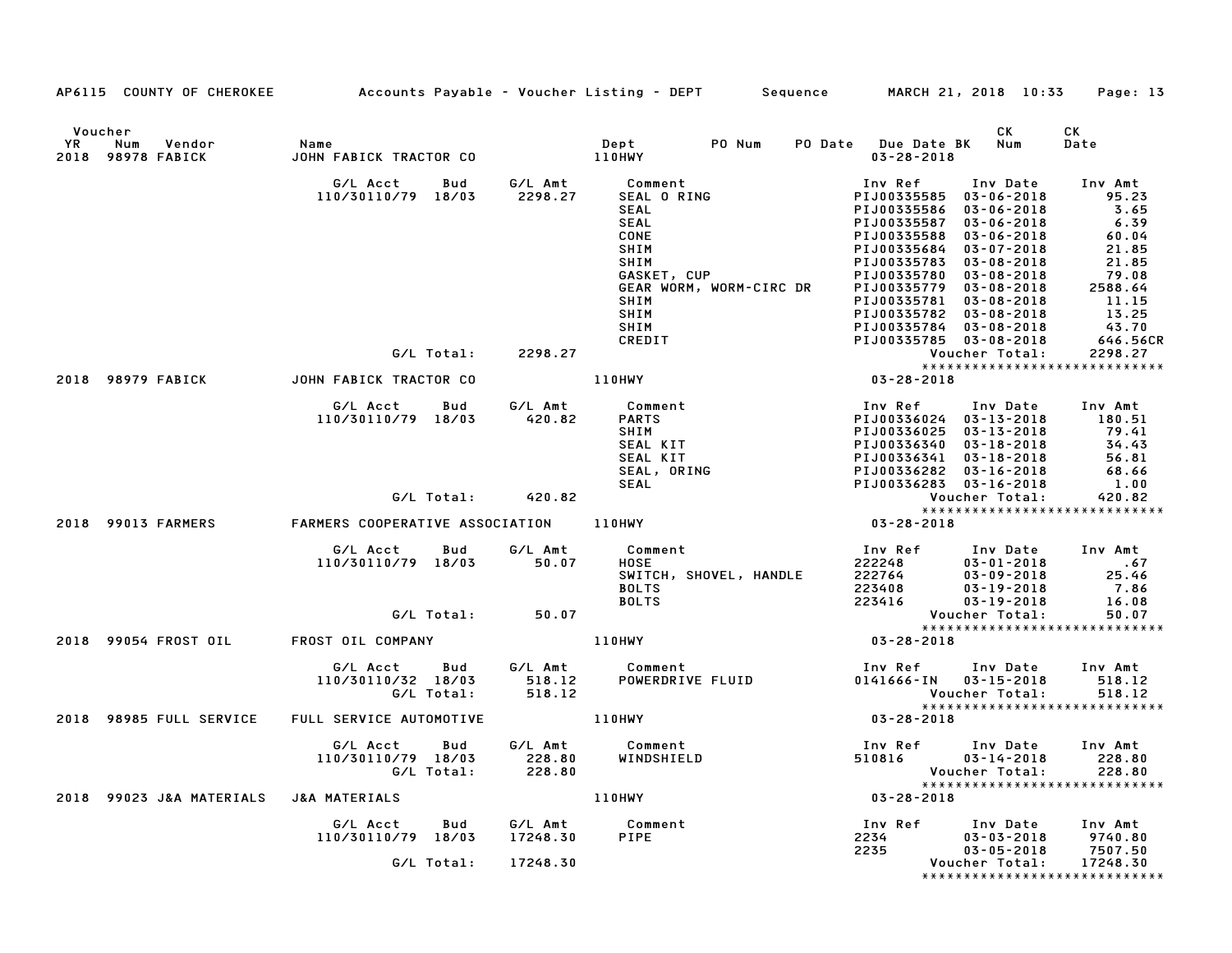|    |                    | AP6115 COUNTY OF CHEROKEE         | Accounts Payable – Voucher Listing – DEPT         Sequence         MARCH 21, 2018 10:33 |                   |                             |                                                                                                                                 |        |                     |                                                                                         |                                                                                                                                                                                              | Page: 14                                                                               |
|----|--------------------|-----------------------------------|-----------------------------------------------------------------------------------------|-------------------|-----------------------------|---------------------------------------------------------------------------------------------------------------------------------|--------|---------------------|-----------------------------------------------------------------------------------------|----------------------------------------------------------------------------------------------------------------------------------------------------------------------------------------------|----------------------------------------------------------------------------------------|
|    | Voucher            |                                   |                                                                                         |                   |                             |                                                                                                                                 |        |                     |                                                                                         | CK                                                                                                                                                                                           | СK                                                                                     |
| YR | Num                | Vendor<br>2018 99009 JAY HATFIELD | Name<br>JAY HATFIELD CHEVROLET                                                          |                   | 110HWY                      | Dept                                                                                                                            | PO Num | PO Date Due Date BK | $03 - 28 - 2018$                                                                        | Num                                                                                                                                                                                          | Date                                                                                   |
|    |                    |                                   | G/L Acct<br>110/30110/79 18/03                                                          | Bud<br>G/L Total: | G/L Amt<br>152.25<br>152.25 | Comment<br><b>PARTS \$ LABOR</b>                                                                                                |        |                     | Inv Ref<br>195324                                                                       | Inv Date<br>$03 - 08 - 2018$<br>Voucher Total:                                                                                                                                               | Inv Amt<br>152.25<br>152.25                                                            |
|    |                    |                                   | 2018 99005 MERCY MAUDE6092 MERCY MAUDE NORTON HOSPITAL COLUMBU 110HWY                   |                   |                             |                                                                                                                                 |        |                     | 03-28-2018                                                                              |                                                                                                                                                                                              | *****************************                                                          |
|    |                    |                                   | G/L Acct<br>110/30110/79 18/03                                                          | Bud<br>G/L Total: | G/L Amt<br>60.00<br>60.00   | Comment<br><b>RANDOMS</b>                                                                                                       |        |                     | Inv Ref                                                                                 | Inv Date<br>94000016956 03-01-2018<br>Voucher Total:                                                                                                                                         | Inv Amt<br>60.00<br>60.00<br>*****************************                             |
|    | 2018 99019 MFA OIL |                                   | MFA OIL - NEOSHO 1055                                                                   |                   |                             | 110HWY                                                                                                                          |        |                     | 03-28-2018                                                                              |                                                                                                                                                                                              |                                                                                        |
|    |                    |                                   | G/L Acct<br>110/30110/31 18/03                                                          |                   | Bud G/L Amt<br>5349.56      | Comment<br>DIESEL                                                                                                               |        |                     | Inv Ref<br>441326<br>441322<br>441323<br>458158<br>458113<br>458105<br>457437           | Inv Date<br>$03 - 08 - 2018$<br>$03 - 08 - 2018$<br>$03 - 08 - 2018$<br>$03 - 19 - 2018$<br>$03 - 19 - 2018$<br>$03 - 19 - 2018$<br>$03 - 19 - 2018$                                         | Inv Amt<br>619.58<br>646.42<br>1288.37<br>600.33<br>437.99<br>1036.42<br>127.80        |
|    |                    |                                   |                                                                                         | G/L Total:        | 5349.56                     |                                                                                                                                 |        |                     | 457433                                                                                  | $03 - 19 - 2018$<br>Voucher Total:                                                                                                                                                           | 592.65<br>5349.56                                                                      |
|    | 2018 98984 MHC     |                                   | MHC                                                                                     |                   |                             | 110HWY                                                                                                                          |        |                     | 03-28-2018                                                                              |                                                                                                                                                                                              | *****************************                                                          |
|    |                    |                                   | G/L Acct<br>110/30110/79 18/03                                                          | Bud<br>G/L Total: | G/L Amt<br>22.72<br>22.72   | Comment<br><b>DILTER</b>                                                                                                        |        |                     | Inv Ref                                                                                 | Inv Date<br>285600796668 03-08-2018<br>Voucher Total:                                                                                                                                        | Inv Amt<br>22.72<br>22.72<br>*****************************                             |
|    |                    |                                   | 2018 99016 MIDWEST MINERAL MIDWEST MINERALS                                             |                   |                             | <b>110HWY</b>                                                                                                                   |        |                     | 03-28-2018                                                                              |                                                                                                                                                                                              |                                                                                        |
|    |                    |                                   | G/L Acct<br>110/30110/35 18/03                                                          | Bud               | G/L Amt<br>15188.93         | Comment<br><b>ROCK</b>                                                                                                          |        |                     | Inv Ref<br>159076<br>159077<br>159571                                                   | Inv Date<br>$02 - 28 - 2018$<br>$02 - 28 - 2018$<br>$03 - 15 - 2018$                                                                                                                         | Inv Amt<br>6775.64<br>4047.19<br>4366.10                                               |
|    |                    |                                   |                                                                                         | G/L Total:        | 15188.93                    |                                                                                                                                 |        |                     |                                                                                         | Voucher Total:                                                                                                                                                                               | 15188.93<br>*****************************                                              |
|    |                    | 2018 99055 MUNICIPAL              | MUNICIPAL INDUSTRIAL SUPPLY                                                             |                   |                             | $110$ HWY                                                                                                                       |        |                     | 03-28-2018                                                                              |                                                                                                                                                                                              |                                                                                        |
|    |                    |                                   | G/L Acct<br>110/30110/79 18/03                                                          | Bud<br>G/L Total: | G/L Amt<br>540.65<br>540.65 | Comment<br><b>PARTS</b>                                                                                                         |        | 2917                | Inv Ref                                                                                 | Inv Date<br>$03 - 15 - 2018$<br>Voucher Total:                                                                                                                                               | Inv Amt<br>540.65<br>540.65<br>*****************************                           |
|    |                    | 2018 98997 NATALINIS              | NATALINI'S AUTOMOTIVE                                                                   |                   |                             | 110HWY                                                                                                                          |        |                     | 03-28-2018                                                                              |                                                                                                                                                                                              |                                                                                        |
|    |                    |                                   | G/L Acct<br>110/30110/79                                                                | Bud<br>18/03      | G/L Amt<br>378.33           | Comment<br>WHEEL BEARING<br>ALUMINUM RIVETS<br>DRILL BIT<br>OIL FILTER<br><b>BATTERY</b><br>OIL<br>OIL<br><b>CEMENT</b><br>CLIP |        | 662878              | Inv Ref<br>662226<br>662363<br>662686<br>662934<br>663036<br>663039<br>663058<br>663414 | Inv Date<br>$03 - 05 - 2018$<br>$03 - 06 - 2018$<br>$03 - 09 - 2018$<br>$03 - 12 - 2018$<br>$03 - 12 - 2018$<br>$03 - 13 - 2018$<br>$03 - 13 - 2018$<br>$03 - 13 - 2018$<br>$03 - 16 - 2018$ | Inv Amt<br>135.87<br>2.16<br>23.99<br>33.06<br>17.35<br>28.42<br>4.06<br>7.45<br>19.78 |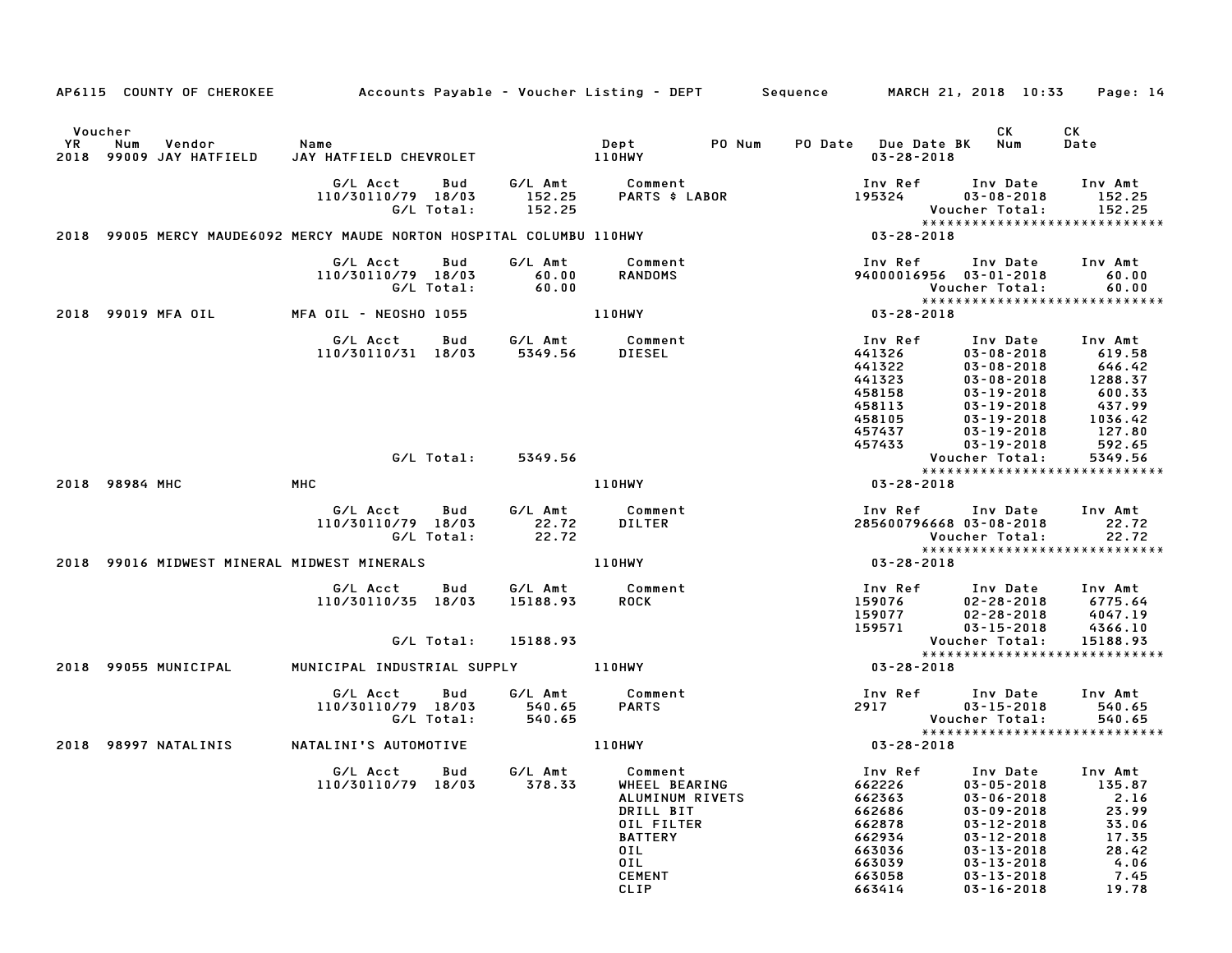|         |        |                    | AP6115 COUNTY OF CHEROKEE Accounts Payable - Voucher Listing - DEPT Sequence MARCH 21, 2018 10:33 Page: 15 |            |                           |                                                                                                  |        |                                                                                   |                |      |                                                                                                         |
|---------|--------|--------------------|------------------------------------------------------------------------------------------------------------|------------|---------------------------|--------------------------------------------------------------------------------------------------|--------|-----------------------------------------------------------------------------------|----------------|------|---------------------------------------------------------------------------------------------------------|
| Voucher |        |                    |                                                                                                            |            |                           |                                                                                                  |        |                                                                                   |                | CK C | CK                                                                                                      |
|         | YR Num | Vendor             | Name                                                                                                       |            | G/L Total: 378.33         | <b>Dept</b><br>CREDIT<br><b>PARTS</b><br><b>BATTERY</b>                                          | PO Num | PO Date Due Date BK Num<br>663424<br>663547 03-19-2018<br>663567 03-19-2018       |                |      | Date<br>03-16-2018 11.99CR<br>$12.40$<br>105.78<br>378.33                                               |
|         |        |                    |                                                                                                            |            |                           |                                                                                                  |        | Voucher Total:<br>*******************                                             |                |      | *****************************                                                                           |
|         |        |                    | 2018 99093 NATALINIS NATALINI'S AUTOMOTIVE                                                                 |            |                           | 110HWY                                                                                           |        | $03 - 28 - 2018$                                                                  |                |      |                                                                                                         |
|         |        |                    |                                                                                                            |            |                           | G/L Acct  Bud  G/L Amt  Comment<br>110/30110/79 18/03  15.54  ANTIFREEZE                         |        |                                                                                   |                |      |                                                                                                         |
|         |        |                    |                                                                                                            |            | G/L Total: 15.54          |                                                                                                  |        |                                                                                   | Voucher Total: |      | 13.05<br>15.54                                                                                          |
|         |        |                    |                                                                                                            |            |                           |                                                                                                  |        | Vouc<br>﴿ ٭ ٭ ٭ ٭<br>18 20 2 - 03 - 03                                            |                |      | VOUCNer iv<br>****************************                                                              |
|         |        |                    | 2018 98994 O'MALLEY O'MALLEY IMPLEMENT CO INC 110HWY                                                       |            |                           |                                                                                                  |        |                                                                                   |                |      |                                                                                                         |
|         |        |                    | G/L Acct   Bud                                                                                             |            |                           | G/L Amt Comment                                                                                  |        | Inv Ref      Inv Date    Inv Amt<br>S35439          03-13-2018          44.55     |                |      |                                                                                                         |
|         |        |                    | 110/30110/79 18/03                                                                                         |            |                           | OIL FILTER                                                                                       |        |                                                                                   |                |      |                                                                                                         |
|         |        |                    |                                                                                                            |            |                           |                                                                                                  |        |                                                                                   |                |      | Voucher Total: 44.55<br>****************************                                                    |
|         |        |                    | 2018 99011 OREILLY BAXTER O'REILLY AUTO PARTS                                                              |            | <b>110HWY</b>             |                                                                                                  |        | $03 - 28 - 2018$                                                                  |                |      |                                                                                                         |
|         |        |                    |                                                                                                            |            |                           | G/L Acct Bud G/L Amt Comment                                                                     |        | Inv Ref Inv Date Inv Amt                                                          |                |      |                                                                                                         |
|         |        |                    | 10/30110/79 18/03 28.81 PARTS<br>G/L Total: 28.81 PARTS<br>110/30110/79 18/03                              |            |                           |                                                                                                  |        | 4083-296365 03-09-2018                                                            |                |      | 28.81                                                                                                   |
|         |        |                    |                                                                                                            |            |                           |                                                                                                  |        | Voucher Total:                                                                    |                |      | 28.81                                                                                                   |
|         |        | 2018 98990 PURCELL | PURCELL TIRE & RUBBER COMPANY 110HWY                                                                       |            |                           |                                                                                                  |        | $03 - 28 - 2018$                                                                  |                |      |                                                                                                         |
|         |        |                    | G/L Acct<br>110/30110/33 18/03                                                                             | Bud        |                           | G/L Amt           Comment<br>1884.96       TIRES                                                 |        | Inv Ref Inv Date Inv Amt<br>$2622590$<br>2622590 03-07-2018<br>2622736 03-15-2018 |                |      | 03-07-2018 759.96<br>1125.00                                                                            |
|         |        |                    |                                                                                                            | G/L Total: | 1884.96                   |                                                                                                  |        |                                                                                   | Voucher Total: |      | 1884.96                                                                                                 |
|         |        |                    |                                                                                                            |            |                           |                                                                                                  |        |                                                                                   |                |      | *****************************                                                                           |
|         |        |                    | 2018 98982 SAFETY <b>SAFETY FIRST SUPPLY CO LLC</b> 110HWY                                                 |            |                           |                                                                                                  |        | $03 - 28 - 2018$                                                                  |                |      |                                                                                                         |
|         |        |                    |                                                                                                            |            | G/L Total:         187.10 | G/L Acct Bud G/L Amt Comment<br>110/30110/42 18/03 187.10 CUPS, TOLI<br>CUPS, TOLIT TISSUE, BAGS |        | Inv Ref      Inv Date    Inv Amt<br>18–30601       03–14–2048       187.10        |                |      | Voucher Total: 187.10<br>****************************                                                   |
|         |        |                    | 2018 99003 SAFETY 0509 SAFETY-KLEEN SYSTEMS, INC 110HWY                                                    |            |                           |                                                                                                  |        | $03 - 28 - 2018$                                                                  |                |      |                                                                                                         |
|         |        |                    |                                                                                                            |            |                           |                                                                                                  |        |                                                                                   |                |      |                                                                                                         |
|         |        |                    | G/L Acct Bud<br>110/30110/79 18/03                                                                         | G/L Total: | 288.00<br>288.00          | G/L Amt          Comment<br>288.00        PARTS SOLVENT                                          |        | Inv Ref Inv Date Inv Amt<br>76043479 03-05-2018                                   | Voucher Total: |      | 288.00<br>288.00                                                                                        |
|         |        |                    | 2018 99021 SCHREINER, L LOUIS W SCHREINER                                                                  |            |                           | 110HWY                                                                                           |        | 03-28-2018                                                                        |                |      | *****************************                                                                           |
|         |        |                    | G/L Acct Bud<br>110/30110/79 18/03                                                                         | G/L Total: |                           | G/L Amt         Comment<br>50.00       SAFETY MEETING<br>50.00                                   |        |                                                                                   |                |      | Inv Ref Inv Date Inv Amt<br>03-28-2018 50.00<br>Voucher Total: 50.00<br>******************************* |
|         |        |                    | 2018 99100 SCHWAB SCHWAB-EATON PA                                                                          |            |                           | 110HWY                                                                                           |        | $03 - 28 - 2018$                                                                  |                |      |                                                                                                         |
|         |        |                    |                                                                                                            | G/L Total: | 642.60                    | G/L Acct  Bud  G/L Amt  Comment<br>110/30110/79  18/03  642.60  CRESTLINE<br>CRESTLINE SIDWALKS  |        | Inv Ref      Inv Date    Inv Amt<br>CHEROKEE       03-14-2018         642.60      | Voucher Total: |      | 642.60<br>*****************************                                                                 |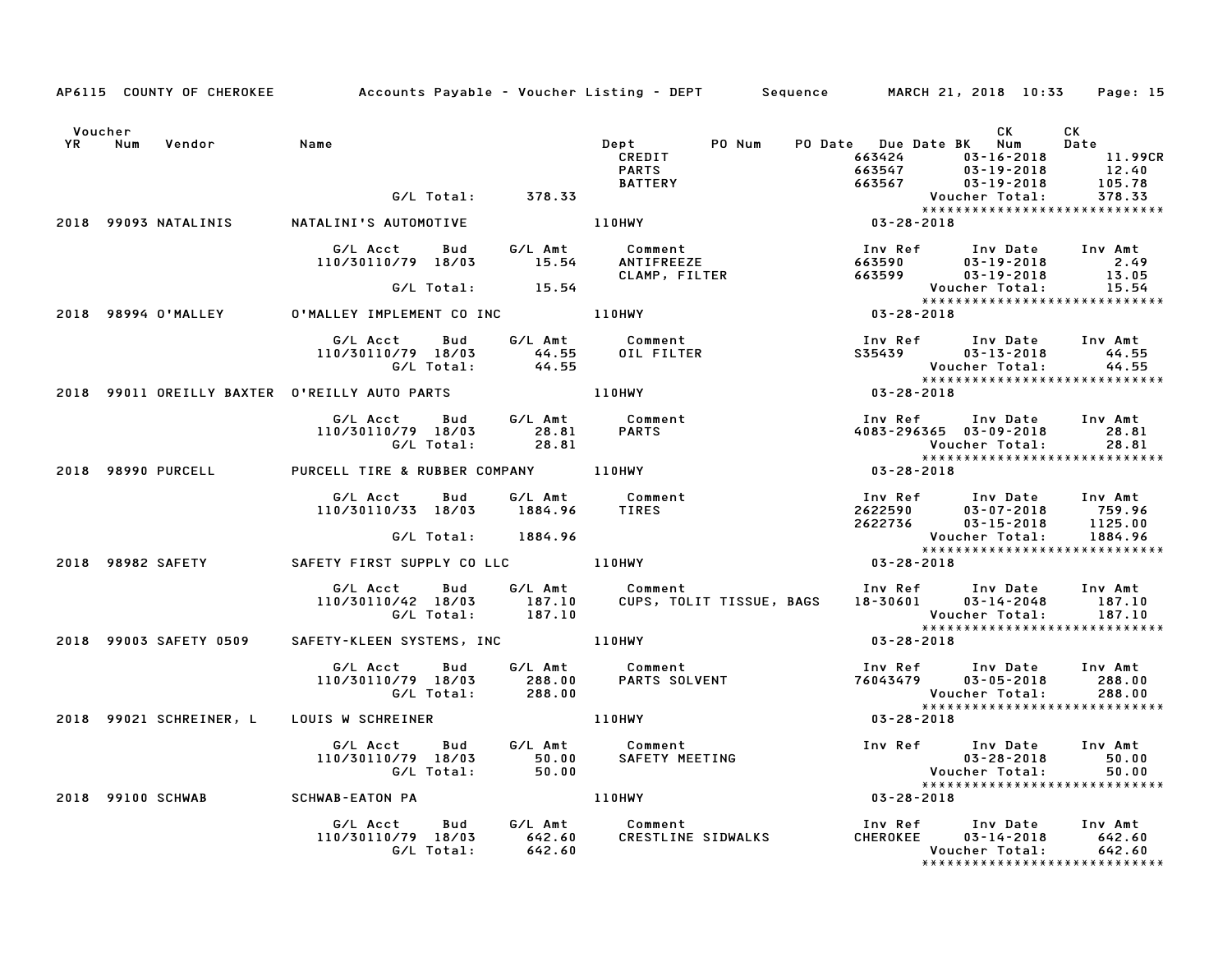| AP6115 COUNTY OF CHEROKEE                                                          |                                    |                   |                                 | Accounts Payable – Voucher Listing – DEPT         Sequence        |                                          | MARCH 21, 2018 10:33                                                 | Page: 16                                                         |
|------------------------------------------------------------------------------------|------------------------------------|-------------------|---------------------------------|-------------------------------------------------------------------|------------------------------------------|----------------------------------------------------------------------|------------------------------------------------------------------|
| Voucher<br>YR<br>Num<br>Vendor<br>98999 TRUE VALUE COL TRUE VALUE COLUMBUS<br>2018 | Name                               |                   |                                 | CK<br>CK<br>PO Num<br>Dept<br><b>PO Date</b><br>110HWY            | <b>Due Date BK</b><br>$03 - 28 - 2018$   | Num                                                                  | Date                                                             |
|                                                                                    | G/L Acct<br>110/30110/79 18/03     | Bud               | G/L Amt<br>45.38                | Comment<br>FILTER<br><b>HARDWARE</b><br><b>HARDWARE</b>           | Inv Ref<br>A339331<br>A339698<br>A339707 | Inv Date<br>$03 - 08 - 2018$<br>$03 - 13 - 2018$<br>$03 - 13 - 2018$ | Inv Amt<br>13.99<br>22.99<br>8.40                                |
|                                                                                    |                                    | G/L Total:        | 45.38                           |                                                                   |                                          | Voucher Total:                                                       | 45.38<br>*****************************                           |
| 2018 99089 USD 508                                                                 | <b>USD 508</b>                     |                   |                                 | 110HWY                                                            | $03 - 28 - 2018$                         |                                                                      |                                                                  |
|                                                                                    | G/L Acct<br>110/30110/79 18/03     | Bud<br>G/L Total: | G/L Amt<br>50000.00<br>50000.00 | Comment<br>STOP LIGHT PROJECT                                     | Inv Ref                                  | Inv Date<br>$03 - 28 - 2018$<br>Voucher Total:                       | Inv Amt<br>50000.00<br>50000.00<br>***************************** |
|                                                                                    |                                    |                   |                                 |                                                                   | <b>DEPT</b>                              | Total:                                                               | 97915.34                                                         |
| 2018 99010 ADMIN SERV                                                              | ADMINISTRATIVE SERVICES OF KANSAS  |                   |                                 | <b>140HEALTH</b>                                                  | $03 - 28 - 2018$                         |                                                                      |                                                                  |
|                                                                                    | G/L Acct                           | Bud               | G/L Amt                         | Comment                                                           | Inv Ref                                  | Inv Date                                                             | Inv Amt                                                          |
|                                                                                    | 140/30140/21 18/03                 |                   | 150.00                          | <b>HEALTH DEPT</b><br>RENEWAL/SOFTWARE<br><b>KS MEDICAL CARDS</b> | CI 00014064 02-16-2018                   |                                                                      | 150.00                                                           |
|                                                                                    |                                    | G/L Total:        | 150.00                          |                                                                   |                                          | Voucher Total:                                                       | 150.00                                                           |
| 2018 99060 BAXTER                                                                  | CITY OF BAXTER SPRINGS             |                   |                                 | 140HEALTH                                                         | 03-28-2018                               |                                                                      | *****************************                                    |
|                                                                                    | G/L Acct<br>140/30140/87 18/03     | Bud               | G/L Amt<br>20.00                | Comment<br>WIC PROGRAM                                            | Inv Ref                                  | Inv Date                                                             | Inv Amt                                                          |
|                                                                                    |                                    | G/L Total:        | 20.00                           | BUILDING RENTAL MAR 7&8                                           |                                          | $03 - 19 - 2018$<br>Voucher Total:                                   | 20.00<br>20.00                                                   |
| 99058 CARDMEMBER<br>2018                                                           | CHASE CARD SERVICES                |                   |                                 | 140HEALTH                                                         | 03-28-2018                               |                                                                      | *****************************                                    |
|                                                                                    | G/L Acct<br>140/30140/73 18/03     | Bud               | G/L Amt<br>250.00               | Comment<br><b>HEALTH DEPT</b>                                     | Inv Ref                                  | Inv Date                                                             | Inv Amt                                                          |
|                                                                                    | 140/30140/43<br>140/30140/21 18/03 | 18/03             | 192.70<br>153.24                | INDIGITAL WAVE<br><b>WSU MARKETPLACE</b><br>WWW.NEWEGG            |                                          | $03 - 05 - 2018$<br>$03 - 15 - 2018$<br>$02 - 22 - 2018$             | 36.00<br>250.00<br>13.81                                         |
|                                                                                    |                                    |                   |                                 | KS CHILDRENS SERVICE<br><b>BLUEDOG INK</b><br>PAYPAL SB MEDICAL   |                                          | $02 - 23 - 2018$<br>$03 - 09 - 2018$<br>$03 - 12 - 2018$             | 27.50<br>75.93<br>192.70                                         |
|                                                                                    |                                    | G/L Total:        | 595.94                          |                                                                   |                                          | Voucher Total:                                                       | 595.94                                                           |
| 2018 99059 CDL                                                                     | CDL ELECTRIC                       |                   |                                 | 140HEALTH                                                         | $03 - 28 - 2018$                         |                                                                      | *****************************                                    |
|                                                                                    | G/L Acct<br>140/30140/76 18/03     | Bud               | G/L Amt<br>450.00               | Comment<br>GENERATOR PREFERRED SERVICE                            | Inv Ref                                  | Inv Date<br>$03 - 16 - 2018$                                         | Inv Amt<br>450.00                                                |
|                                                                                    |                                    |                   |                                 | AGREEMENT CONTRACT 2018                                           |                                          |                                                                      |                                                                  |
|                                                                                    |                                    | G/L Total:        | 450.00                          |                                                                   |                                          | Voucher Total:                                                       | 450.00<br>*******************************                        |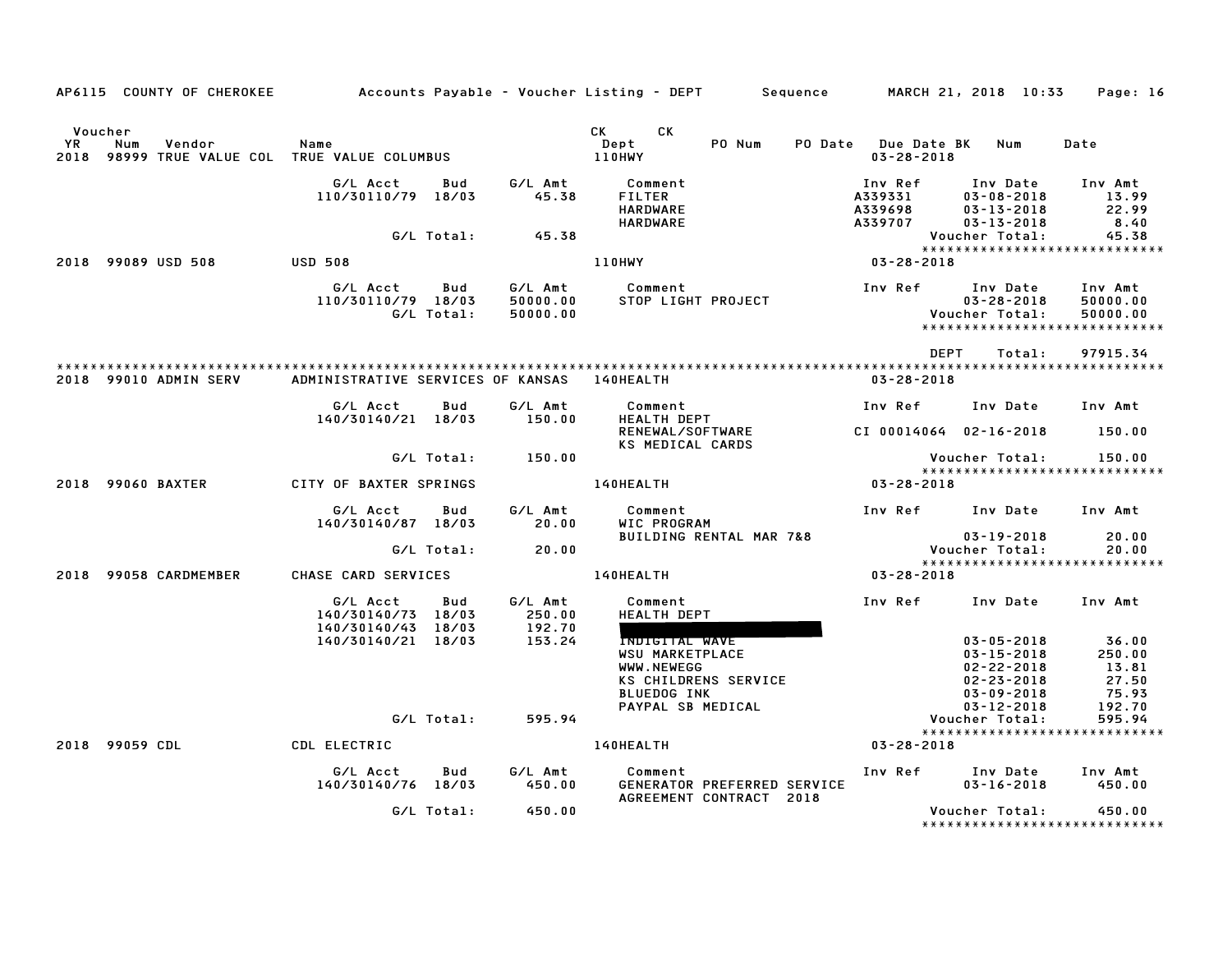|                      |                                  |                                                                     |            |                    | AP6115 COUNTY OF CHEROKEE         Accounts Payable – Voucher Listing – DEPT       Sequence |                                             | MARCH 21, 2018 10:33                                    | Page: 17       |
|----------------------|----------------------------------|---------------------------------------------------------------------|------------|--------------------|--------------------------------------------------------------------------------------------|---------------------------------------------|---------------------------------------------------------|----------------|
| Voucher<br><b>YR</b> | Num<br>Vendor<br>2018 99061 CLIA | Name                                                                |            |                    | Dept PO Num                                                                                | PO Date Due Date BK Num<br>$03 - 28 - 2018$ | CK                                                      | CK<br>Date     |
|                      |                                  | G/L Acct<br>140/30140/75 18/03                                      | Bud        | G/L Amt<br>150.00  | Comment<br><b>HEALTH DEPT</b>                                                              |                                             | Inv Ref Inv Date Inv Amt                                |                |
|                      |                                  |                                                                     |            |                    | BI-ANNUAL PAYMENT CLIA 17D0668544 03-06-2018 150.00<br>WAIVER                              |                                             |                                                         |                |
|                      |                                  |                                                                     |            | G/L Total: 150.00  |                                                                                            |                                             | Voucher Total:<br>*****************************         | 150.00         |
|                      |                                  | 2018 99062 FIRST CHRISTIAN FIRST CHRISTIAN CHURCH PARSONS 140HEALTH |            |                    |                                                                                            | 03-28-2018                                  |                                                         |                |
|                      |                                  | G/L Acct<br>140/30140/87 18/03                                      | Bud        | G/L Amt<br>375.00  | Comment<br>WIC PROGRAM                                                                     |                                             | Inv Ref Inv Date Inv Amt                                |                |
|                      |                                  |                                                                     |            |                    | <b>BUILDING RENTAL</b><br>MAR 13, 14, 20, 28, 29 2018                                      |                                             | $03 - 19 - 2018$ 375.00                                 |                |
|                      |                                  |                                                                     |            | G/L Total: 375.00  |                                                                                            |                                             | Voucher Total:<br>******************************        | 375.00         |
|                      | 2018 99063 GALENA                | CITY OF GALENA                                                      |            |                    | 140HEALTH <b>Andrew Strutter</b>                                                           | 03-28-2018                                  |                                                         |                |
|                      |                                  | G/L Acct<br>140/30140/87 18/03                                      | Bud        | G/L Amt<br>20.00   | Comment<br>WIC PROGRAM                                                                     |                                             | Inv Ref Inv Date Inv Amt                                |                |
|                      |                                  |                                                                     |            | G/L Total: 20.00   | BUILDING RENTAL MAR 21 & 27                                                                |                                             | 03-19-2018<br>Voucher Total:                            | 20.00<br>20.00 |
|                      |                                  |                                                                     |            |                    |                                                                                            |                                             | *****************************                           |                |
|                      | 2018 99064 MANZER FAMILY         | MANZER FAMILY MEDICINE                                              |            |                    | 140HEALTH                                                                                  | 03-28-2018                                  |                                                         |                |
|                      |                                  | G/L Acct<br>140/30140/82 18/03                                      | Bud        | 100.00             | G/L Amt Comment<br><b>HEALTH DEPT</b>                                                      |                                             | Inv Ref Inv Date Inv Amt                                |                |
|                      |                                  |                                                                     |            |                    | CONTRACTED SERVICES<br>MARCH 2018                                                          |                                             | $03 - 19 - 2018$ 100.00                                 |                |
|                      |                                  |                                                                     |            | G/L Total: 100.00  |                                                                                            |                                             | Voucher Total: 100.00<br>****************************** |                |
|                      | 2018 99065 MCCARTYS              | MCCARTY'S                                                           |            |                    | 140HEALTH                                                                                  | 03-28-2018                                  |                                                         |                |
|                      |                                  | G/L Acct<br>140/30140/21 18/03                                      | Bud        | G/L Amt<br>49.31   | Comment<br>HEALTH DEPT                                                                     |                                             | Inv Ref      Inv Date     Inv Amt                       |                |
|                      |                                  |                                                                     |            | G/L Total: 49.31   | PAPER, MOISTENER                                                                           | 01234200                                    | 03-15-2018<br>Voucher Total:                            | 49.31<br>49.31 |
|                      |                                  |                                                                     |            |                    |                                                                                            |                                             | *****************************                           |                |
|                      | 2018 99066 MCKESSON              |                                                                     |            |                    | MCKESSON MEDICAL-SURGICAL 140HEALTH                                                        | 03-28-2018                                  |                                                         |                |
|                      |                                  | G/L Acct<br>140/30140/43 18/03                                      | Bud        | G/L Amt<br>87.89   | Comment<br>WIC PROGRAM                                                                     |                                             | Inv Ref Inv Date Inv Amt                                |                |
|                      |                                  |                                                                     |            |                    | TOWELS, TISSUE<br><b>CREDIT MEMO</b>                                                       |                                             | 22683318  03-08-2018  171.33                            | 83.44CR        |
|                      |                                  |                                                                     |            | $G/L$ Total: 87.89 |                                                                                            |                                             | Voucher Total: 87.89<br>*****************************   |                |
|                      | 2018 99067 OSWEGO CHURCH         | <b>OSWEGO CHRISTIAN CHURCH</b>                                      |            |                    | 140HEALTH                                                                                  | 03-28-2018                                  |                                                         |                |
|                      |                                  | G/L Acct                                                            | Bud        | G/L Amt            | Comment                                                                                    |                                             | Inv Ref Inv Date Inv Amt                                |                |
|                      |                                  | 140/30140/87 18/03                                                  |            | 100.00             | WIC PROGRAM<br>BUILDING RENTAL MAR 15                                                      |                                             | $03 - 19 - 2018$                                        | 100.00         |
|                      |                                  |                                                                     | G/L Total: | 100.00             |                                                                                            |                                             | Voucher Total:<br>*****************************         | 100.00         |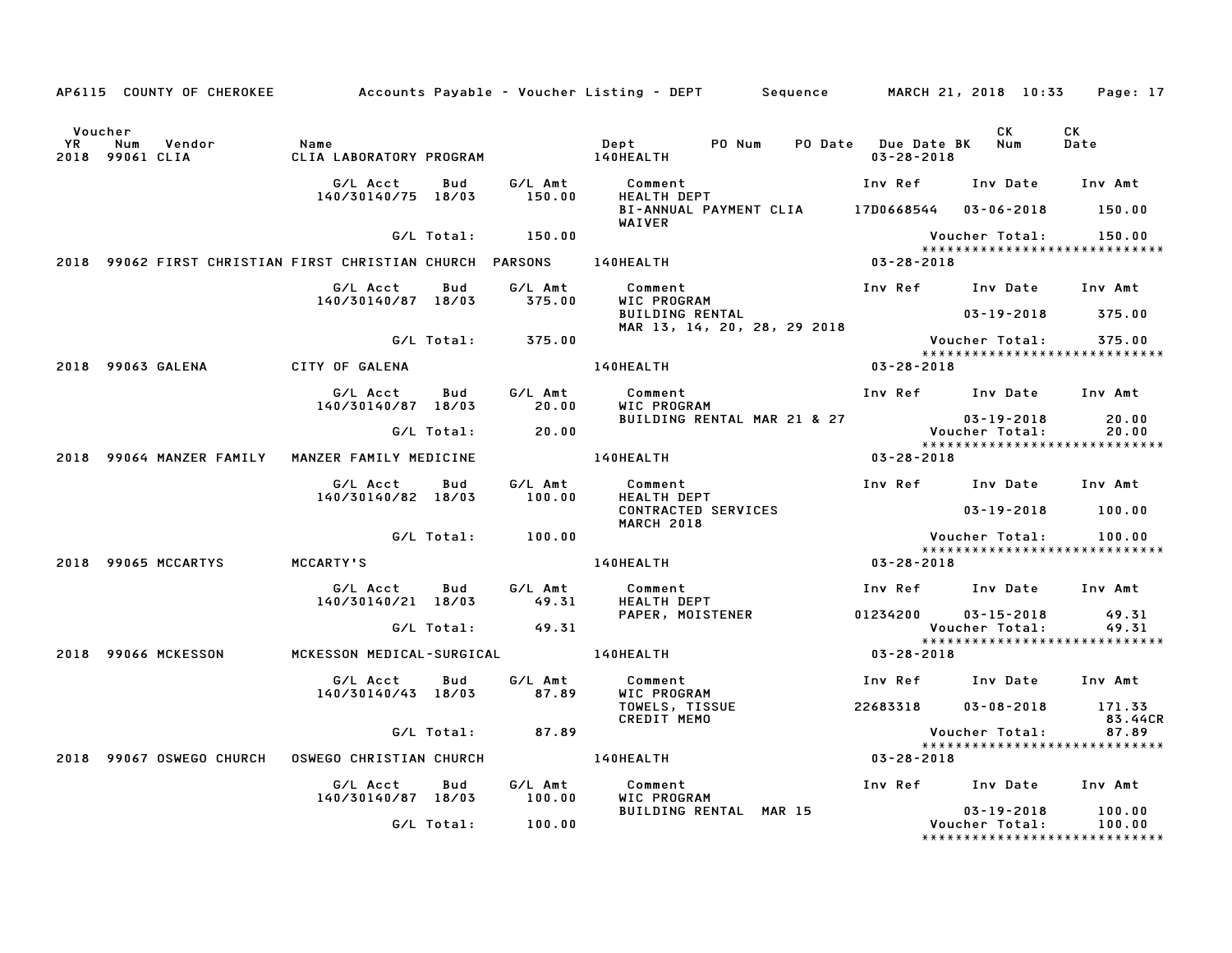| AP6115 COUNTY OF CHEROKEE                                        |                                                     |                           | Accounts Payable – Voucher Listing – DEPT        Sequence            | MARCH 21, 2018 10:33                                                                                | Page: 18                  |
|------------------------------------------------------------------|-----------------------------------------------------|---------------------------|----------------------------------------------------------------------|-----------------------------------------------------------------------------------------------------|---------------------------|
| Voucher<br><b>YR</b><br>Num<br>Vendor<br>2018 99068 QUALITY PEST | Name<br>QUALITY PEST CONTROL INC                    |                           | <b>CK</b><br><b>CK</b><br>PO Num<br>Dept<br>140HEALTH                | PO Date Due Date BK<br>Num<br>$03 - 28 - 2018$                                                      | Date                      |
|                                                                  | G/L Acct<br>Bud<br>140/30140/76 18/03               | G/L Amt<br>50.00          | Comment<br><b>HEALTH DEPT</b>                                        | Inv Ref<br>Inv Date                                                                                 | Inv Amt                   |
|                                                                  | G/L Total:                                          | 50.00                     | MONTHLY SPRAY                                                        | $03 - 14 - 2018$<br>Voucher Total:                                                                  | 50.00<br>50.00            |
| 2018 99069 QUILL                                                 | QUILL CORPORATION                                   |                           | 140HEALTH                                                            | *****************************<br>03-28-2018                                                         |                           |
|                                                                  | G/L Acct<br>Bud<br>140/30140/21 18/03               | G/L Amt<br>56.67          | Comment<br>HEALTH DEPT                                               | Inv Ref<br>Inv Date                                                                                 | Inv Amt                   |
|                                                                  | G/L Total:                                          | 56.67                     | TRASH BAGS, PAPER TOWELS                                             | 5266103<br>$03 - 02 - 2018$<br>Voucher Total:                                                       | 56.67<br>56.67            |
|                                                                  |                                                     |                           |                                                                      | *****************************                                                                       |                           |
|                                                                  |                                                     |                           |                                                                      | <b>DEPT</b><br>Total:                                                                               | 2204.81                   |
| 2018 99012 COMMERCE VISA                                         | <b>COMMERCE BANK</b>                                |                           | 160ELECT                                                             | $03 - 28 - 2018$                                                                                    |                           |
|                                                                  | G/L Acct<br>Bud<br>160/30160/88<br>18/03            | G/L Amt<br>350.00         | Comment                                                              | Inv Ref<br>Inv Date                                                                                 | Inv Amt                   |
|                                                                  | 100/30080/89<br>18/03                               | 136.66                    | US FLAG STORE                                                        | $02 - 07 - 2018$                                                                                    | 136.66                    |
|                                                                  | 100/30330/26<br>18/03                               | 199.00                    | WWW.KSCOUNTYCLERKS.NET<br><b>PRO-WARE</b><br><b>RODNEY EDMONDSON</b> | $02 - 13 - 2018$<br>$02 - 13 - 2018$                                                                | 350.00<br>199.00          |
|                                                                  | G/L Total:                                          | 685.66                    |                                                                      | Voucher Total:                                                                                      | 685.66                    |
| 2018 99032 STRONGHOLD                                            | <b>STRONGHOLD DATA</b>                              |                           | 160ELECT                                                             | *****************************<br>$03 - 28 - 2018$                                                   |                           |
|                                                                  | G/L Acct<br>Bud<br>160/30160/28 18/03<br>G/L Total: | G/L Amt<br>17.90<br>17.90 | Comment<br>CABLE, CONNECTOR MODULES                                  | Inv Ref<br>Inv Date<br>25779<br>$03 - 14 - 2018$<br>Voucher Total:<br>***************************** | Inv Amt<br>17.90<br>17.90 |
|                                                                  |                                                     |                           |                                                                      | <b>DEPT</b><br>Total:                                                                               | 703.56                    |
| 2018 99101 KDHE WATER                                            | <b>KDHE</b>                                         |                           | 190BRIDGE                                                            | $03 - 28 - 2018$                                                                                    |                           |
|                                                                  | G/L Acct<br>Bud<br>190/30190/89 18/03               | G/L Amt<br>60.00          | Comment<br><b>5TH STRET WIDENING</b><br>11KA-4148-01                 | Inv Ref<br>Inv Date<br>11KA-4148-01 02-26-2018                                                      | Inv Amt<br>60.00          |
|                                                                  | G/L Total:                                          | 60.00                     |                                                                      | Voucher Total:<br>*****************************                                                     | 60.00                     |
| 2018 99102 KDHE WATER                                            | <b>KDHE</b>                                         |                           | 190BRIDGE                                                            | 03-28-2018                                                                                          |                           |
|                                                                  | G/L Acct<br>Bud<br>190/30190/89 18/03               | G/L Amt<br>60.00          | Comment<br><b>BRIDGE REPLACEMENT</b><br>11C-4882-01                  | Inv Ref<br>Inv Date<br>11C-4882-01 02-06-2018                                                       | Inv Amt<br>60.00          |
|                                                                  | G/L Total:                                          | 60.00                     |                                                                      | Voucher Total:<br>*****************************                                                     | 60.00                     |
|                                                                  |                                                     |                           |                                                                      | <b>DEPT</b><br>Total:                                                                               | 120.00                    |
|                                                                  |                                                     |                           |                                                                      |                                                                                                     |                           |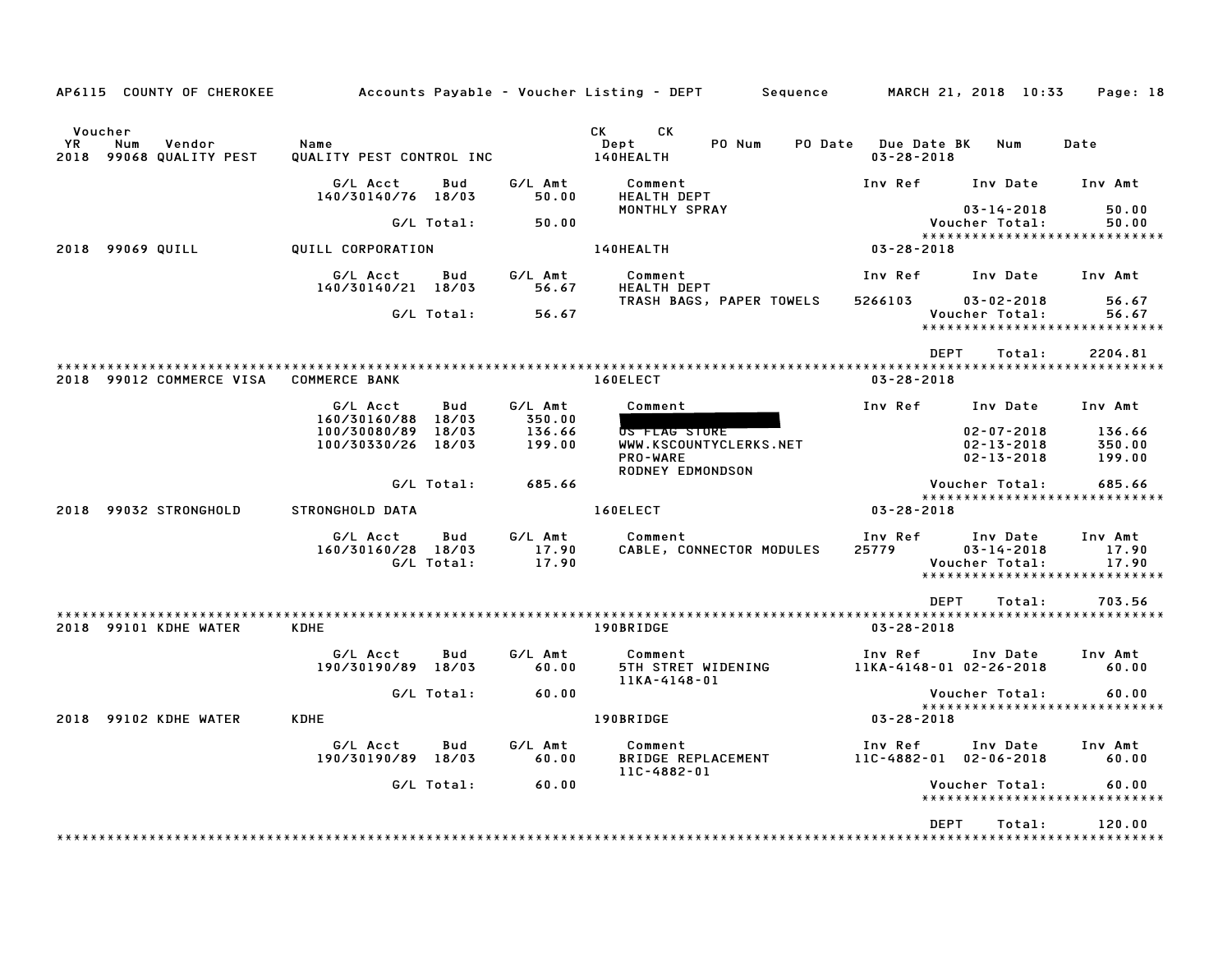|                      |               | AP6115 COUNTY OF CHEROKEE              | Accounts Payable – Voucher Listing – DEPT         Sequence         MARCH 21, 2018  10:33 |                   |                               |                                                                |                                               |                                         |                                                                                      | Page: 19                                                       |
|----------------------|---------------|----------------------------------------|------------------------------------------------------------------------------------------|-------------------|-------------------------------|----------------------------------------------------------------|-----------------------------------------------|-----------------------------------------|--------------------------------------------------------------------------------------|----------------------------------------------------------------|
| Voucher<br><b>YR</b> | Num           | Vendor<br>2018 99014 AT&T 5001         | Name<br>AT&T                                                                             |                   |                               | Dept<br>224911                                                 | PO Num                                        | PO Date Due Date BK<br>$03 - 28 - 2018$ | CK.<br>Num                                                                           | CK<br>Date                                                     |
|                      |               |                                        | G/L Acct<br>224/31224/01                                                                 | Bud<br>G/L Total: | G/L Amt<br>776.92<br>776.92   | Comment                                                        | ACCT 316 140 9942 098 7<br>316 140 2371 911 6 | Inv Ref                                 | Inv Date<br>$03 - 01 - 2018$<br>$03 - 01 - 2018$<br>Voucher Total:<br>Voucher Total: | Inv Amt<br>647.15<br>129.77<br>776.92                          |
|                      |               | 2018 99015 CENTURYLINK2961 CENTURYLINK |                                                                                          |                   |                               | 224911                                                         |                                               | $03 - 28 - 2018$                        |                                                                                      | *****************************                                  |
|                      |               |                                        | G/L Acct<br>224/31224/01                                                                 | Bud<br>G/L Total: | G/L Amt<br>1172.96<br>1172.96 | Comment<br>ACCT 313409961                                      |                                               | Inv Ref                                 | Inv Date<br>$02 - 25 - 2018$<br>Voucher Total:                                       | Inv Amt<br>1172.96<br>1172.96<br>***************************** |
|                      |               | 2018 99017 COL TEL                     | COLUMBUS TELEPHONE COMPANY                                                               |                   |                               | 224911                                                         |                                               | 03-28-2018                              |                                                                                      |                                                                |
|                      |               |                                        | G/L Acct<br>224/31224/01                                                                 | Bud               | G/L Amt<br>1300.93            | Comment<br><b>ACCT 166</b><br>173                              |                                               | Inv Ref                                 | Inv Date<br>$03 - 01 - 2018$<br>$03 - 01 - 2018$                                     | Inv Amt<br>794.21<br>506.72                                    |
|                      |               |                                        |                                                                                          | G/L Total:        | 1300.93                       |                                                                |                                               |                                         | Voucher Total:                                                                       | 1300.93<br>*****************************                       |
|                      |               | 2018 99091 HAVERFIELD, J               | JESSE O HAVERFIELD                                                                       |                   |                               | 224911                                                         |                                               | 03-28-2018                              |                                                                                      |                                                                |
|                      |               |                                        | G/L Acct<br>224/31224/01                                                                 | Bud<br>G/L Total: | G/L Amt<br>86.15<br>86.15     | Comment                                                        | REIMBURSE/HEADSET                             | Inv Ref<br>100051938                    | Inv Date<br>$02 - 11 - 2018$<br>Voucher Total:                                       | Inv Amt<br>86.15<br>86.15<br>******************************    |
|                      |               | 2018 99018 STRONGHOLD                  | STRONGHOLD DATA                                                                          |                   |                               | 224911                                                         |                                               | 03-28-2018                              |                                                                                      |                                                                |
|                      |               |                                        | G/L Acct<br>224/31224/01                                                                 | Bud<br>G/L Total: | G/L Amt<br>110.00<br>110.00   | Comment                                                        | AGMT: SONICWALL FIREWALL                      | Inv Ref<br>25567                        | Inv Date<br>$03 - 01 - 2018$<br>Voucher Total:                                       | Inv Amt<br>110.00<br>110.00                                    |
|                      | 2018 99098 UR |                                        | UR SOLUTIONS                                                                             |                   |                               | 224911                                                         |                                               | 03-28-2018                              |                                                                                      | *****************************                                  |
|                      |               |                                        | G/L Acct<br>224/31224/01                                                                 | Bud<br>G/L Total: | G/L Amt<br>95.00<br>95.00     | Comment<br>OFFSITE SUPPORT                                     |                                               | Inv Ref<br>20180301                     | Inv Date<br>$03 - 19 - 2018$<br>Voucher Total:                                       | Inv Amt<br>95.00<br>95.00<br>*****************************     |
|                      |               |                                        |                                                                                          |                   |                               |                                                                |                                               | DEPT                                    | Total:                                                                               | 3541.96                                                        |
|                      |               | 2018 98968 MERITAIN                    | MERITAIN HEALTH                                                                          |                   |                               | 260BENEFITS                                                    |                                               | $03 - 28 - 2018$                        |                                                                                      |                                                                |
|                      |               |                                        | G/L Acct<br>260/30260/15 18/03                                                           | Bud               | G/L Amt<br>52048.35           | Comment<br>GROUP 02438<br>CHEROKEE COUNTY<br><b>APRIL 2018</b> |                                               | Inv Ref                                 | Inv Date<br>$04 - 01 - 2018$                                                         | Inv Amt<br>52048.35                                            |
|                      |               |                                        |                                                                                          | G/L Total:        | 52048.35                      |                                                                |                                               |                                         | Voucher Total:                                                                       | 52048.35<br>*****************************                      |
|                      |               |                                        |                                                                                          |                   |                               |                                                                |                                               | <b>DEPT</b>                             | Total:                                                                               | 52048.35                                                       |
|                      |               |                                        |                                                                                          |                   |                               |                                                                |                                               |                                         |                                                                                      |                                                                |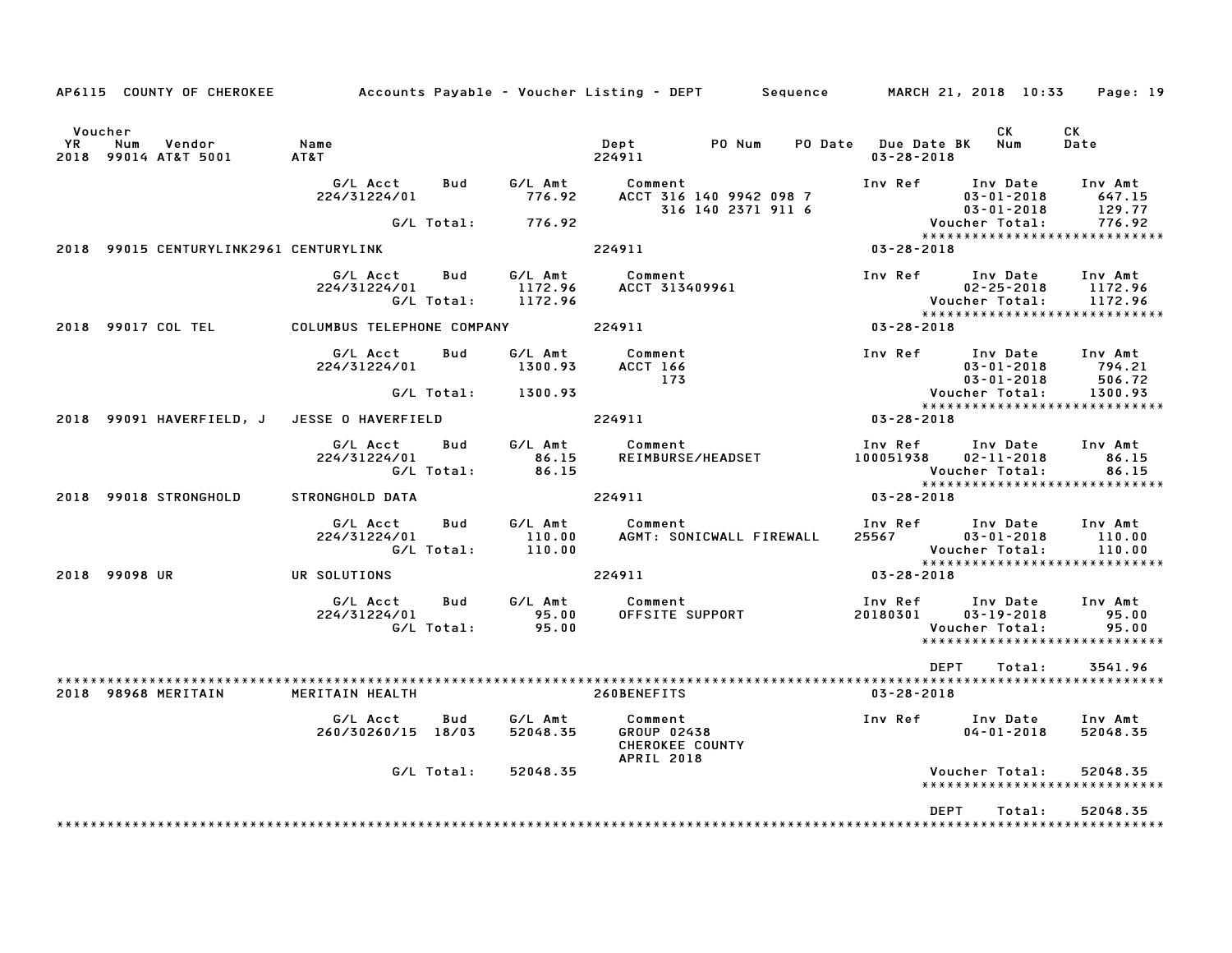| AP6115 COUNTY OF CHEROKEE                                                   |                                              |                |                               | Accounts Payable – Voucher Listing – DEPT                                 | Sequence |                                 | MARCH 21, 2018 10:33                                                 | Page: 20                                                       |
|-----------------------------------------------------------------------------|----------------------------------------------|----------------|-------------------------------|---------------------------------------------------------------------------|----------|---------------------------------|----------------------------------------------------------------------|----------------------------------------------------------------|
| Voucher<br>YR<br>Num<br>Vendor<br>2018<br>99022 CENTURYLINK2961 CENTURYLINK | Name                                         |                |                               | CK<br><b>CK</b><br>Dept<br>PO Num<br>300ELDERLY                           | PO Date  | Due Date BK<br>$03 - 28 - 2018$ | Num                                                                  | Date                                                           |
|                                                                             | G/L Acct<br>300/30300/74 18/03               | Bud            | G/L Amt<br>317.24             | Comment<br>ACCT 313571296<br>313355170                                    |          | Inv Ref                         | Inv Date<br>$03 - 01 - 2018$<br>$03 - 01 - 2018$                     | Inv Amt<br>157.70<br>159.54                                    |
|                                                                             | G/L Total:                                   |                | 317.24                        |                                                                           |          |                                 | Voucher Total:                                                       | 317.24                                                         |
| 2018 99024 KS GAS                                                           | KANSAS GAS SERVICE                           |                |                               | 300ELDERLY                                                                |          | $03 - 28 - 2018$                |                                                                      | *****************************                                  |
|                                                                             | G/L Acct                                     | Bud            | G/L Amt                       | Comment                                                                   |          | Inv Ref                         | Inv Date                                                             | Inv Amt                                                        |
|                                                                             | 300/30300/72                                 | 18/03<br>18/03 | 284.71                        | ACCT 510724504 2014982 18<br>510020083 1175382 00<br>510074383 1179346 45 |          |                                 | $03 - 09 - 2018$<br>$03 - 13 - 2018$<br>$03 - 15 - 2018$             | 75.59<br>55.07<br>154.05                                       |
|                                                                             | G/L Total:                                   |                | 284.71                        |                                                                           |          |                                 | Voucher Total:<br>*********************                              | 284.71<br>**********                                           |
|                                                                             |                                              |                |                               |                                                                           |          | <b>DEPT</b>                     | Total:                                                               | 601.95                                                         |
| 2018 99007 USA PRINT                                                        | USA PRINT                                    |                |                               | 330SEWER                                                                  |          | $03 - 28 - 2018$                |                                                                      |                                                                |
|                                                                             | G/L Acct<br>330/30330/79 18/03<br>G/L Total: | Bud            | G/L Amt<br>96.30<br>96.30     | Comment<br>COPIES, BLUE PRINTS, CD                                        | 65400    | Inv Ref                         | Inv Date<br>$03 - 07 - 2018$<br>Voucher Total:                       | Inv Amt<br>96.30<br>96.30<br>******************************    |
| 98988 YOUNGBLOOD J<br>2018                                                  | <b>JASON YOUNGBLOOD</b>                      |                |                               | 330SEWER                                                                  |          | $03 - 28 - 2018$                |                                                                      |                                                                |
|                                                                             | G/L Acct<br>330/30330/79 18/03<br>G/L Total: | <b>Bud</b>     | G/L Amt<br>1346.15<br>1346.15 | Comment<br>CONTRACT LABOR                                                 |          | Inv Ref                         | Inv Date<br>$03 - 28 - 2018$<br>Voucher Total:<br>****************** | Inv Amt<br>1346.15<br>1346.15<br>* * * * * * * * * * *         |
|                                                                             |                                              |                |                               |                                                                           |          | <b>DEPT</b>                     | Total:                                                               | 1442.45                                                        |
| 2018 99056 LIONS                                                            | <b>BAXTER SPRINGS LIONS CLUB</b>             |                |                               | 430PARK                                                                   |          | $03 - 28 - 2018$                |                                                                      |                                                                |
|                                                                             | G/L Acct<br>430/30430/89<br>G/L Total:       | Bud            | G/L Amt<br>1000.00<br>1000.00 | Comment<br>MOWING ROAD SIDE PARK                                          |          | Inv Ref                         | Inv Date<br>$03 - 15 - 2018$<br>Voucher Total:                       | Inv Amt<br>1000.00<br>1000.00<br>***************************** |
|                                                                             |                                              |                |                               |                                                                           |          | <b>DEPT</b>                     | Total:                                                               | 1000.00                                                        |
| 2018 99038 COMMERCE VISA                                                    | <b>COMMERCE BANK</b>                         |                |                               | 490SPECLAW                                                                |          | $03 - 28 - 2018$                |                                                                      |                                                                |
|                                                                             | G/L Acct<br>490/30490/89<br>493/49330/75     | Bud            | G/L Amt<br>463.50<br>370.47   | Comment<br>DAVID GROVES<br><b>LABETTE BANK</b>                            |          | Inv Ref                         | Inv Date<br>$02 - 27 - 2015$                                         | Inv Amt<br>450.00                                              |
|                                                                             | G/L Total:                                   |                | 833.97                        | <b>CASH ADVANCE</b><br>AMAZON MKTPLACE                                    |          |                                 | $03 - 01 - 2018$<br>$03 - 02 - 2018$<br>Voucher Total:               | 13.50<br>370.47<br>833.97                                      |
|                                                                             |                                              |                |                               |                                                                           |          |                                 |                                                                      |                                                                |
|                                                                             |                                              |                |                               |                                                                           |          | <b>DEPT</b>                     | Total:                                                               | 833.97                                                         |